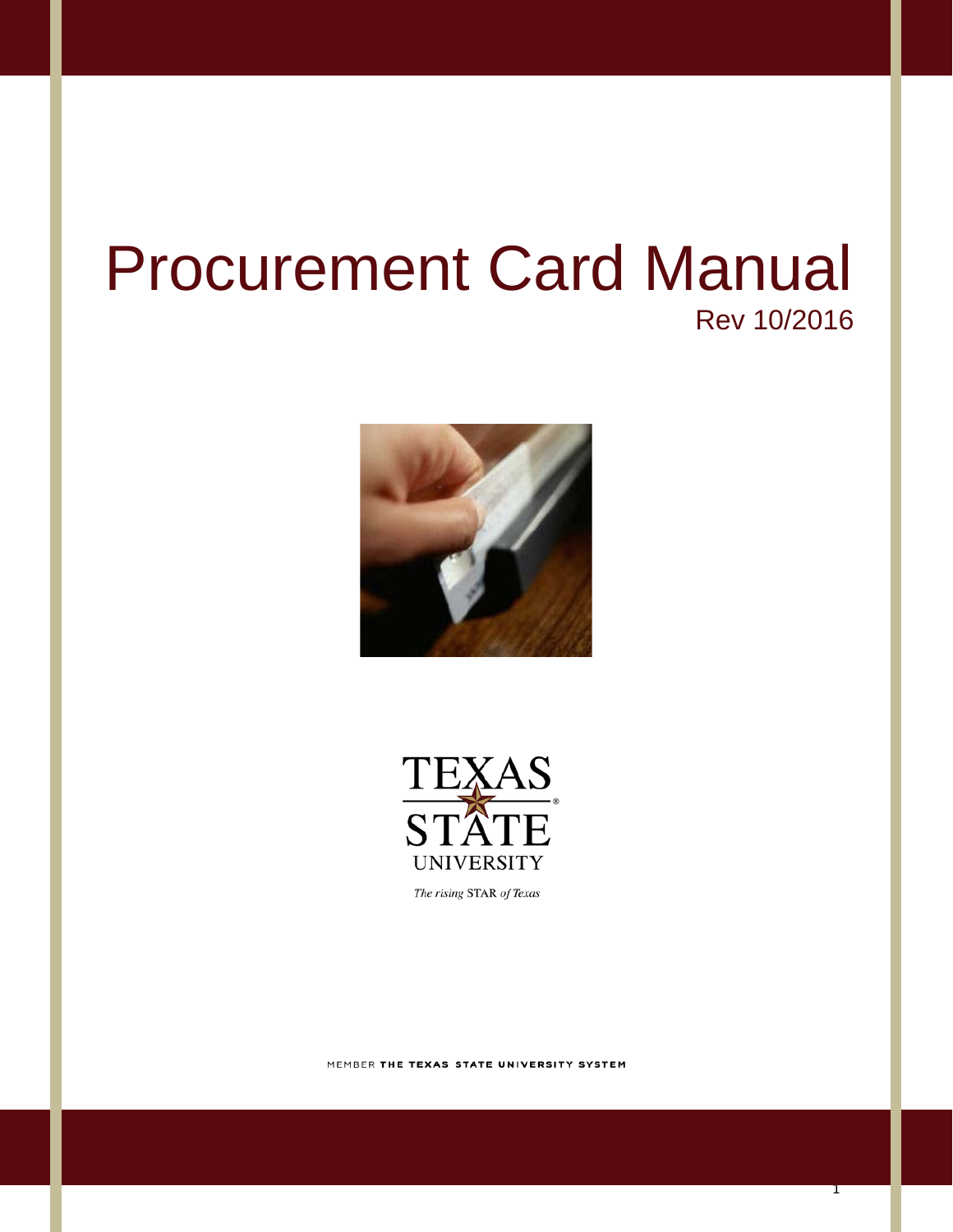| Alcohol, Awards, Flowers, Food or Refreshments Purchases8          |  |
|--------------------------------------------------------------------|--|
|                                                                    |  |
|                                                                    |  |
|                                                                    |  |
|                                                                    |  |
|                                                                    |  |
| Section 7: Returns, Credits and Disputing a Transaction 13         |  |
| Section 8: Lost, Stolen, Cancellations, and Terminations13         |  |
|                                                                    |  |
|                                                                    |  |
|                                                                    |  |
| Section 12: Sponsored Program (Grants and Contract) Accounts16     |  |
|                                                                    |  |
|                                                                    |  |
|                                                                    |  |
| Exhibit C: Disallowed Vendors/Prohibited Merchant Category Codes22 |  |
|                                                                    |  |
|                                                                    |  |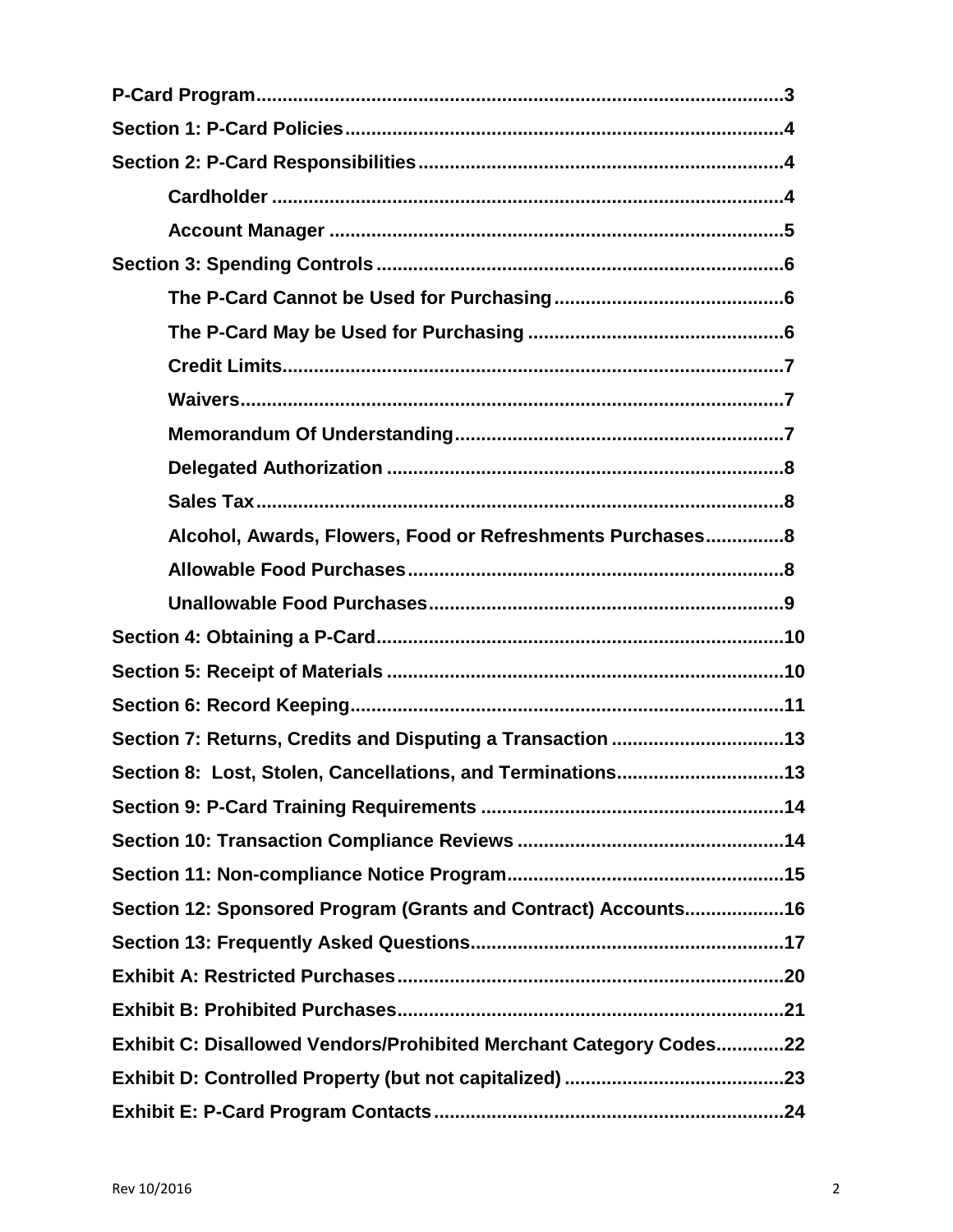# **P-Card Program**

#### **Introduction**

The Texas State Procurement Card (P-Card) Program is established through a contract by the State of Texas with a P-Card Provider and administered by the Texas State Office of Procurement and Strategic Sourcing. The Texas State Office of Procurement and Strategic Sourcing has authorized P-Card holders limited purchasing authority as outlined in this Manual.

The purpose of the Texas State P-Card Program is to establish a more efficient, costeffective method of purchasing and paying for emergencies and small dollar transactions. If used to its potential, the Cardholder is able to purchase non-restricted goods in accordance with these policies and procedures directly from Vendors without the need of preparing a purchase requisition, obtaining approvals and a purchase order from the Office of Procurement and Strategic Sourcing.

#### **IF YOU SUSPECT FRAUDULENT, WASTEFUL OR ABUSIVE BEHAVIOR BY A P-CARD HOLDER, OR KNOW OF IMPROPER P-CARD USAGE, PLEASE CONTACT:**

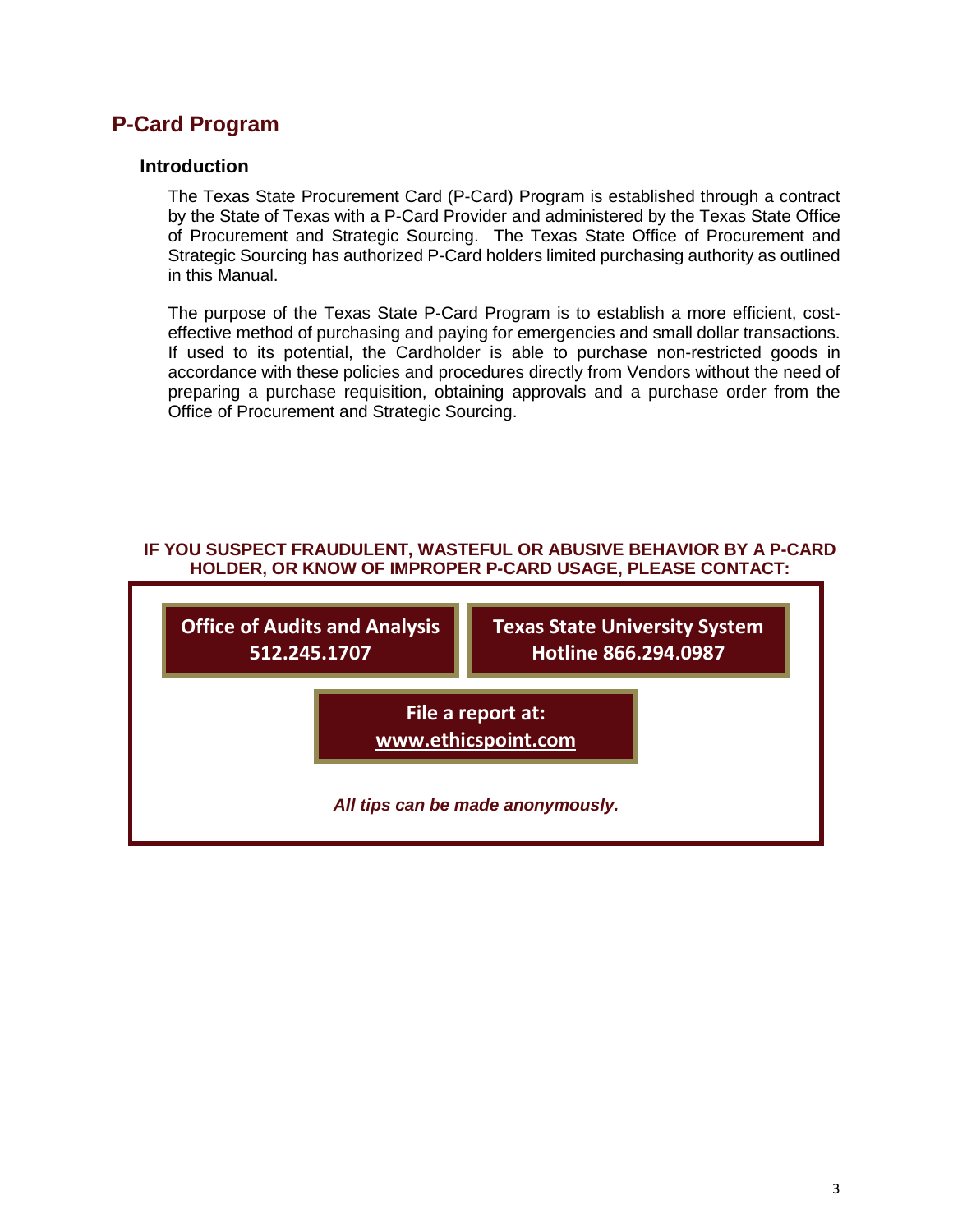For the purpose of this Manual, the Principle Investigator (on grant accounts) will be included in the Account Manager reference.

## **Section 1: P-Card Policies:**

This Procurement Card Manual provides guidelines for using the P-Card, please read it carefully. A Cardholder's signature on the Cardholder Agreement form when a P-Card is issued indicates that the Cardholder understands the intent of the program and agrees to follow the established guidelines.

The P-Card is for official University business purposes only and all purchases must have a business purpose and support the mission of the University. **The P-Card cannot be used for any purchases that violate any University policy.** The P-Card may not be used for personal transactions. Improper use, or abuse, of the P-Card may result in suspension of the Cardholder's P-Card(s); disciplinary action consistent with University policies, up to and including termination; and possible prosecution.

## **Section 2: P-Card Responsibilities:**

#### **Cardholder:**

- The Cardholder is responsible for ensuring that the most recent approved transaction log template is adequately prepared and maintained. The form can be found at [http://www.txstate.edu/gao/procurement/forms.html.](http://www.txstate.edu/gao/procurement/forms.html)
- The Cardholder is responsible for verifying all purchases and transactions listed on the billing statement provided by the P-Card Provider with the P-Card transaction log. This verification must occur by the  $15<sup>th</sup>$  of each month to avoid a disputed transaction being disallowed by the P-Card Provider.
- The Cardholder has the sole responsibility for the use and control of their P-Card(s) and must follow University Policy and Procedure Statements (UPPS) and Finance and Support Services Policy and Procedure Statements (FSS/PPS).
- The Cardholder is responsible for the notification of lost P-Card(s) and the dispute process for a questionable charge.
	- The Cardholder is responsible for verifying that a potential vendor is not on "Vendor" Hold" with the State of Texas for all purchases over \$500, before the purchase is made, excluding emergency purchases. The website for verification is [https://mycpa.cpa.state.tx.us/coa/.](https://mycpa.cpa.state.tx.us/coa/)
- The Cardholder is responsible for the Safeguarding of the P-Card.
- The Cardholder is responsible for complying with UPPS 02.02.10, Embargoes and Export Laws and Regulations. Prior to shipping anything outside of the United States, the Cardholder should contact the Office of Research Integrity and Compliance (ORIC) at 5-2314 to ensure the necessary steps required to comply with the above mentioned laws, policies and procedures have been adhered to prior to shipping items out of the country.

P-Cards are issued to an Employee (Cardholder) rather than an office or a department.

The Cardholder's name and Texas State University are imprinted on the front of the P-Card. **The Cardholder is the only person authorized to use any P-Card assigned to**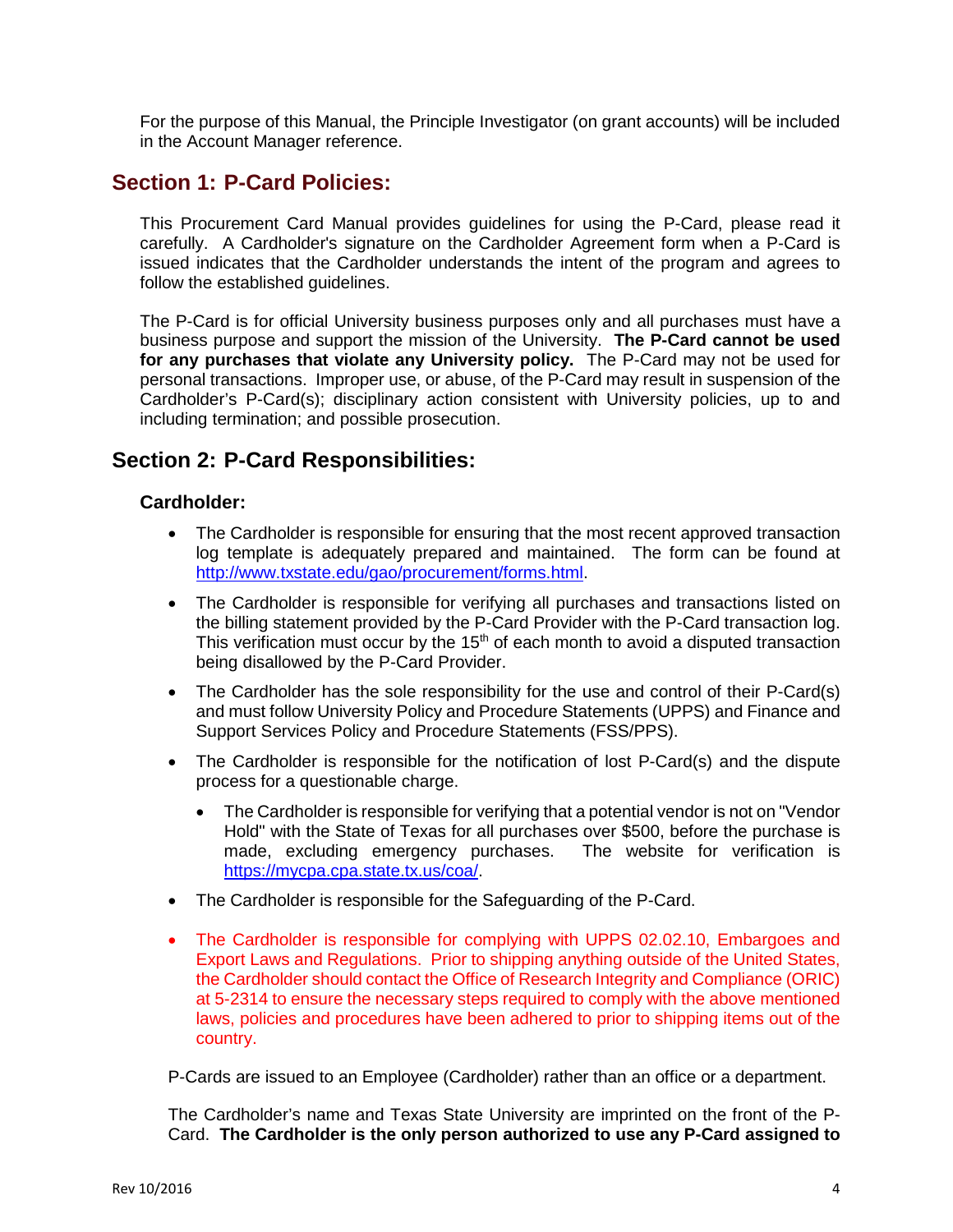#### **them unless an original signed Delegation Authorization form is attached as part of the documentation for each transaction that is delegated**.

The Cardholder must keep all P-Card order forms or applications, packing slips, cashier's receipt, on-line/web receipts or confirmations, and any other related information to all P-Card transactions.

#### **Account Manager:**

- The Account Manager is responsible for the approval of charges incurred against the P-Card.
- The Account Manager is responsible for the approval and signing the P-Card transaction logs to ensure completion of the log and verification of transactions.
- The Account Manager is responsible for clearing any account, in accordance with UPPS 03.01.09 "Fiscal Responsibility of Account Managers", that has insufficient funds to cover P-Card purchases.

All purchases **MUST** comply with UPPS and FSS/PPS policies and procedures.

The Account Manager may be held personally liable for any inappropriate purchases by a Cardholder they supervise.

Use of the P-Card will result in charges that must be paid, but will not have been encumbered prior to the purchase. The Account Manager must monitor transaction activity of their Cardholders to ensure that the account designated to pay the P-Card transactions has sufficient funds to pay for any outstanding charges and is not overexpended (Ref: UPPS 03.01.09 "Fiscal Responsibilities Of Account Managers").

Repetitive use of the incorrect P-Card account will result in a review of the use of the P-Card. Findings may result in the suspension of the P-Card.

All Cardholder billing statements will be paid according to the State of Texas and P-Card Provider contract terms. The Accounts Payable Office will pay all billings from the departmental account designated by the Account Manager for payment of a P-Card's charges.

The Account Manager **MUST** request that the P-Card be immediately canceled when a Cardholder is terminated from the University by using the Cancellation/Suspension Request form and sending the P-Card and the form to the P-Card Program Administrator. In addition, the Account Manager is to request that a P-Card be canceled if the Cardholder assumes different duties that do not require the use of the P-Card, or transfers to another department. The department canceling the P-Card must cut the Card in half and return it to the P-Card Program Administrator. If the P-Card cannot be located, the Account Manager must notify the P-Card Program Administrator so that the P-Card Provider can be notified and the Card disabled. Account Managers are required to complete P-Card training if P-Cards are issued on accounts they are responsible for even if the Account Manager does not personally have a P-Card. If the on-line course is not completed, all cards associated with your account(s)/grant(s) will be suspended until such time as the course has been taken, passed and a certificate received.

When the Account Manager and the Cardholder is the same, the transaction logs must be approved by his or her immediate supervisor. (UPPS 03.01.09 "Fiscal Responsibilities of Account Managers") (Section 03.02 - The Account Manager's signature (whether electronic or manual) denotes approval for the expenditure of funds and must appear on all invoices, purchase requisitions, Non Purchase Order payments (NPO), personnel actions, etc. The Account Manager, if a Cardholder, cannot sign P-Card reconciliations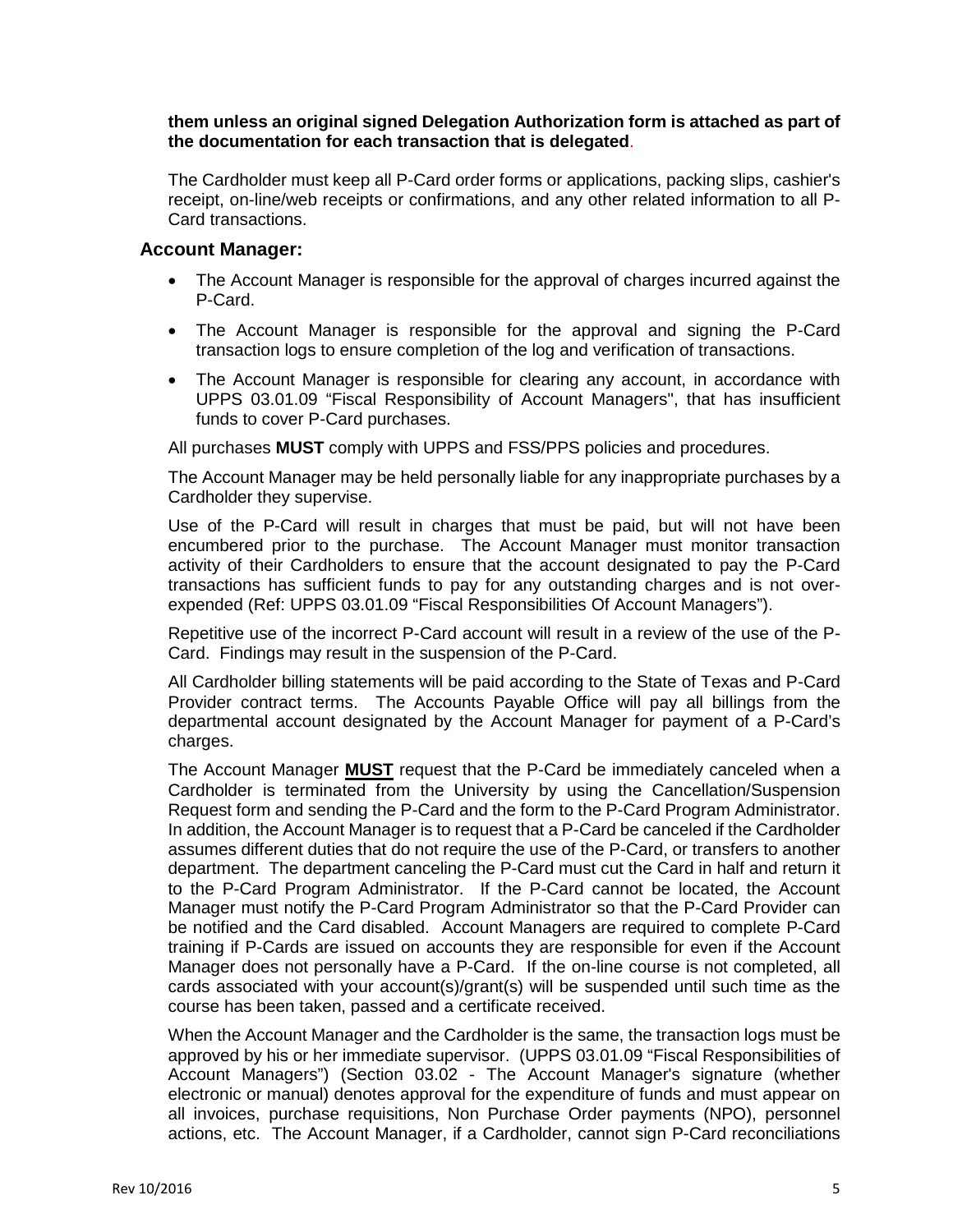as approver. An additional person may be delegated by the Account Manager's supervisor to approve P-Card reconciliations for the Account Manager. An Account Manager's designee must have necessary security for approving through workflow.

## **Section 3: Spending Controls:**

The P-Card may be used for purchases within the spending limits specified that are not otherwise restricted, prohibited or controlled.

The total purchase price for a single purchase, (including freight and any other charges) must be within the P-Card's established spending limit.

**Orders/charges must not be split into multiple transactions, or multiple P-Cards, to pay for a single purchase, in order to keep each transaction under the maximum spending limits of the P-Card used. A SPLIT TRANSACTION IS MULTIPLE PURCHASES TO THE SAME VENDOR WITHIN A SEVEN-DAY PERIOD.**

To request any permanent limit changes on a card, the Account Manager is required to submit a written request to the P-Card Program Administrator. The P-Card Program Administrator will review the information and, if approved, will increase the limit and notify the Account Manager and the Cardholder.

Requests for a one-time one-transaction increase on any limit on a card will be reviewed on a case-by-case basis and must be requested on a waiver form. After the transaction has posted, any limit increased will revert to its original limits.

#### **The P-Card CANNOT be used for purchasing:**

- Prohibited (reference Exhibit B), Controlled but not capitalized (reference Exhibit D) items. The University's threshold for requiring equipment to be tagged and inventoried is \$5,000. Certain items with a value of less than \$5,000 are identified as "controlled" and are required to be tracked by the University. For these purchases, an asset record must be created in SAP through the creation of a purchase requisition and the issuance of a purchase order.
- From certain disallowed Vendor types or categories including Vendors prohibited from doing business with the State of Texas. Any P-Card charge will be rejected at the point-of-sale (See Exhibit C – "Disallowed Vendors/Prohibited MCC's (Merchant Category Codes).
- The P-Card **does not allow purchases for typical business related travel and entertainment expenses (airline tickets, restaurants, car rentals, hotels, etc.).** If the Cardholder attempts to use the P-Card for payment of business related travel and entertainment expenses, the authorization request will be declined. If a purchase is declined due to Merchant Category Code exclusion, and there is reason to believe that it should not have been, please contact the P-Card Program Administrator.

#### **The P-Card may be used for purchasing:**

- Restricted items (reference Exhibit A), **ONLY** when approval by the Office of Procurement and Strategic Sourcing has been obtained **48 HOURS PRIOR** to the purchase.
- Purchases of **ANY** technology related items (not considered Prohibited or Controlled but not capitalized, reference Exhibit D) **MUST** go through Information Technology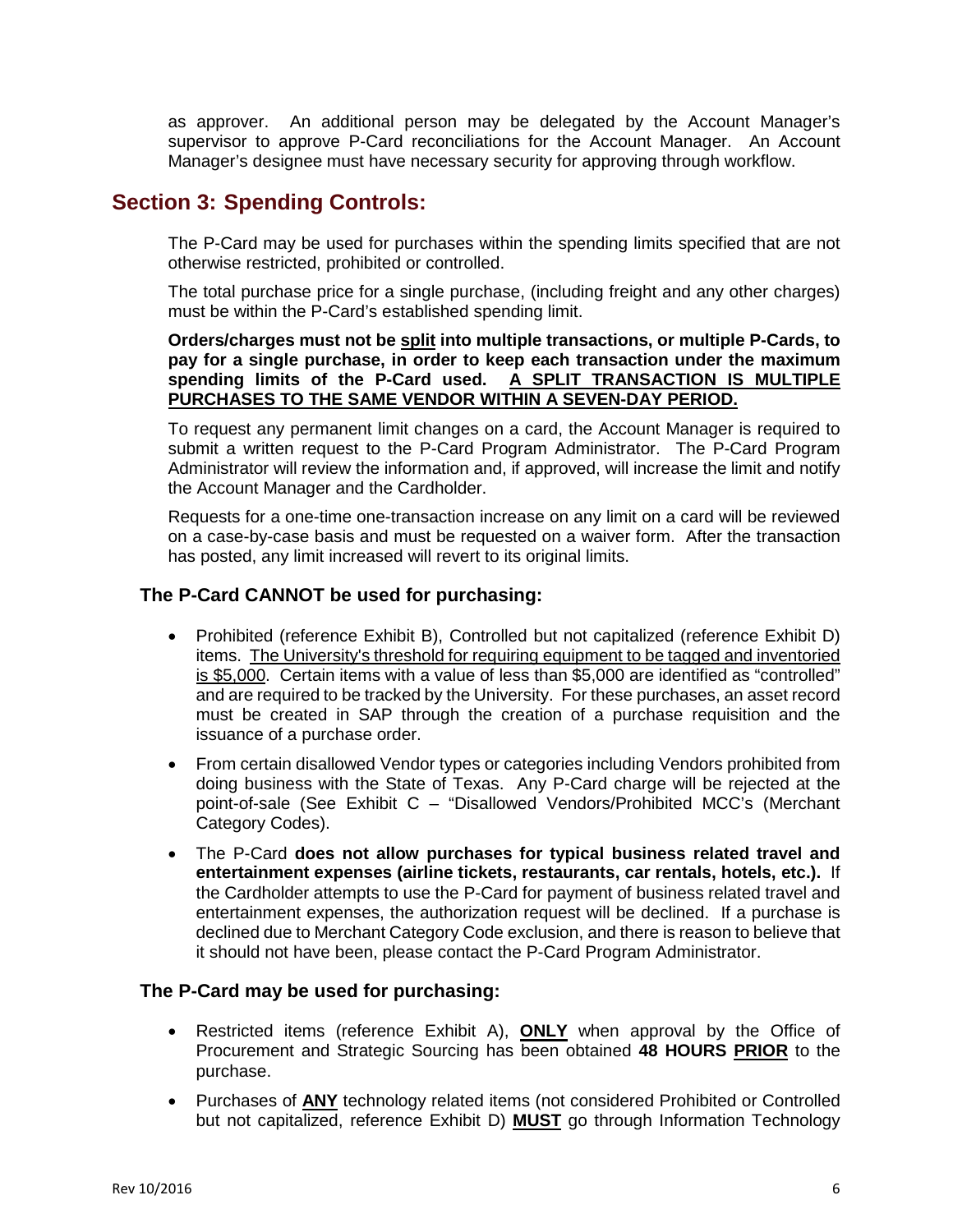Assistance Center (ITAC). If ITAC is unable to obtain the item, they will give approval to purchase the item(s) via a P-Card. A waiver must be prepared, signed by an ITAC representative and forwarded to the Office of Procurement and Strategic Sourcing for approval **48 HOURS PRIOR** to making the purchase.

#### **FOR ANY CONTROLLED OR CAPITALIZED ITEM QUESTIONS CONTACT TEXAS STATE MATERIALS MANAGEMENT AND LOGISTICS DEPARTMENT (x2294) FOR CLARIFICATION.**

#### **<http://www.materialsmgt.txstate.edu/>**

#### **Credit Limits**

- All P-Cards have a per cycle credit limit. The standard credit limit is \$5,000.
- The standard single transaction limit is \$1,000. This is the amount available on the P-Card for any single transaction.
- A transaction cost includes the purchase price, freight charges and any additional charges.

#### **Waivers**

The University may approve certain exceptions to the purchasing responsibility to the Cardholder in order to meet specific University business requirements. Examples of such exceptions are food, raising dollar thresholds, or unexpected emergencies. Cardholder must obtain **PRIOR** written approval from the Account Manager and the request must state the reason for the exception, including the date of the event, the nature of the event and (if applicable) the names of the participants in the event. The request must be submitted to the P-Card Program Administrator a minimum of forty-eight (48) hours **PRIOR** to the purchase for final approval. The waiver request **MUST** be signed by the Cardholder and the Account Manager. If the Cardholder and the Account Manager is the same individual, the Account Manager's immediate supervisor **MUST** sign in the Account Manager's stead. If a waiver request is received with the same signature in both areas, it will be returned for proper approval.

A waiver request must be submitted for each event. **There are no "blanket" waivers.**

If the funding source on the requested waiver involves a grant, the waiver **MUST** be routed through the Office of Sponsored Programs (OSP) for approval **BEFORE** being submitted to the P-Card Program Administrator. The waiver form can be downloaded at <http://www.txstate.edu/gao/procurement/procurementcard>

#### **Memorandum of Understanding**

FSS/PPS 03.08.01 establishes procedures for the Office of Procurement and Strategic Sourcing to enter into a Memorandum of Understanding (MOU) with departments, divisions or individual P-Card holders for the exemption of the P-Card Waiver requirements when purchasing awards, flowers, food or refreshments related to business purposes.

The Office of Procurement and Strategic Sourcing will strategically select and recommend offices that need an MOU based on usage and prior history.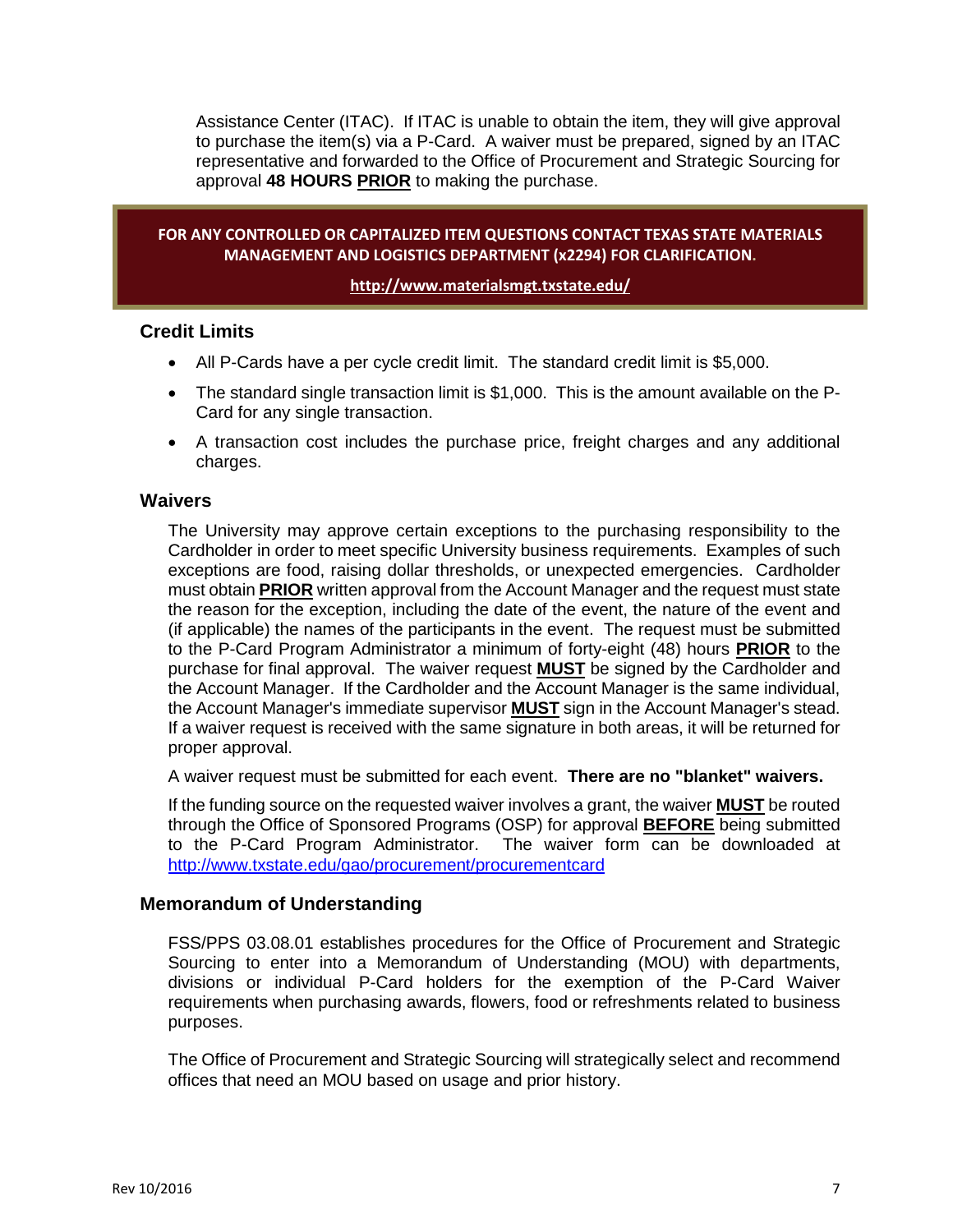#### **Delegated Authorization**

- The Delegated Authorization form is used whenever someone other than the Cardholder is making a P-Card purchase. This includes physically taking the P-Card to a place of business or making a telephone or internet purchase.
- A Delegation Authorization form should accompany the delegate so that Vendors will accept their signature for the charges. A copy of the Delegation Authorization form for each affected transaction must be retained with the transaction log as supporting documentation.

Delegation should be to another full time Texas State Faculty or Staff.

\*\***Exception: Students** may make purchases using the P-Card but not without prior authorization from the Office of Procurement and Strategic Sourcing.

**A Delegated Authorization form with justification MUST be completed and on file at the Office of Procurement and Strategic Sourcing for any Student using a P-Card.**

The Delegation Authorization form may be downloaded from the Office of Procurement and Strategic Sourcing's website at

<http://www.txstate.edu/gao/procurement/procurementcard>

## **Sales Tax**

**All purchases made with the P-Card are exempt from State of Texas sales tax.** The Cardholder should inform the Vendor of our tax-exempt status **prior** to placing the order. Upon request, a Tax Exemption Certificate may be completed by the Cardholder and submitted to the Vendor. If sales tax is charged, contact the Vendor to request a credit of the sales tax back to the P-Card. Sales tax cannot be resolved using the P-Card dispute process. A copy of the Sales Tax Exemption Certificate may be downloaded at [http://www.txstate.edu/gao/ap/forms.html.](http://www.txstate.edu/gao/ap/forms.html) The Cardholder is responsible for reversing any sales taxes charged to their Card.

## **Alcohol, Awards, Flowers, Food or Refreshments Purchases**

**ALCOHOL CANNOT BE PURCHASED USING A P-CARD.** (Refer to UPPS 03.01.18 – Purchase of Alcohol)

Delegation for the purchase of Awards, Flowers, Food or Refreshments using the P-Card, **MUST** be approved by the appropriate Division Vice President and or the Provost, Office of Sponsored Projects if grant related, and the Office of Procurement and Strategic Sourcing.

#### **Allowable Food Purchases**

Two university policies address allowable food purchases:

- 1. UPPS 03.01.03 Purchase of Awards, Flowers, Food or Refreshments
- 2. FSS/PPS 03.01.14 Business Meals

Purchase must have a clear business purpose and support the mission of the university.

Food generally should not be paid from state appropriated (E&G) funds. These are fund numbers that start with a "1".

Other sources of funding for food are generally permissible but may be subject to additional rules: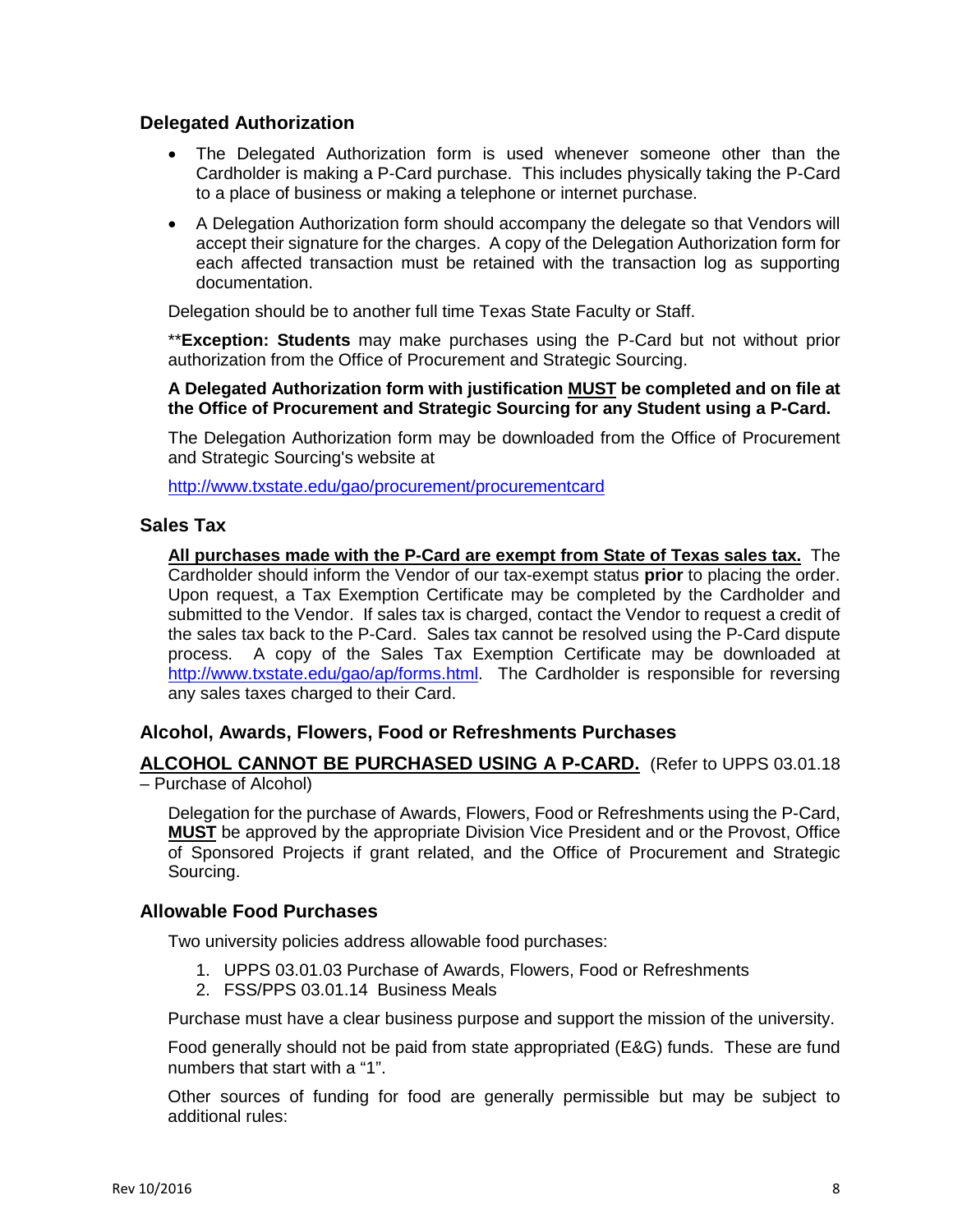- 1. Grant funds (begin with "8") must be in accordance with grant requirements and require OSP approval
- 2. Restricted Gifts (begin with a "4") should be in accordance with donor's intent
- 3. Fee accounts (certain "2" funds and certain "3" funds) should be in accordance with the purpose of the fee assessed

#### **Examples of Allowable Food Purchases**

- 1. Support of a continuing education program sponsored by Texas State.
- 2. Representation of the university to significant external constituents by one of such offices charged with such activities (i.e. President's Office, Cabinet Officers, etc.– see UPPS 03.01.03 for detailed list)
- 3. Food used in academic laboratories
- 4. Food purchased for resale
- 5. Food for consumption by animals
- 6. Food for athletes or athletic recruits
- 7. Food for the operations of the Texas State Child Development Center
- 8. Food for camps, continuing education, professional development conferences, seminars and short courses if covered by registration fees
- 9. Student events sponsored by the Division of Student Affairs
- 10. Purchases of bottled water
- 11. Allowable Business Meals

#### **Allowable Business Meals**

- **Business Meals are defined as:**
	- 1. An activity, which supports the business and educational mission of the university and the consumption of food, is **incidental** to the meeting. The presence of faculty and staff at the business meal must be integral to the purpose of the meeting.
- **Business meals are generally allowable if the meal:**
	- 1. Assists in carrying out the educational function of the university
	- 2. Promotes education
	- 3. Provides and important public purpose
	- 4. Is incidental to the purpose of the meeting
	- 5. Includes one or more external participants

#### • **Other Allowable Business Meals include:**

- 1. Meals served in conjunction with events such as training workshops, strategic planning retreats, and student, faculty or staff award ceremonies
- 2. These may or may not include one or more external (non-Texas State faculty or staff) participants

#### **Unallowable Food Purchases**

- **Business meals and events where only employees and their relatives are present**
- **Meals provided to a spouse, family member or other personal acquaintance of a university employee or a non-employee.** (These meals may be permitted when there is a substantial and bona fide business reason for that person's attendance. An explanation is required.)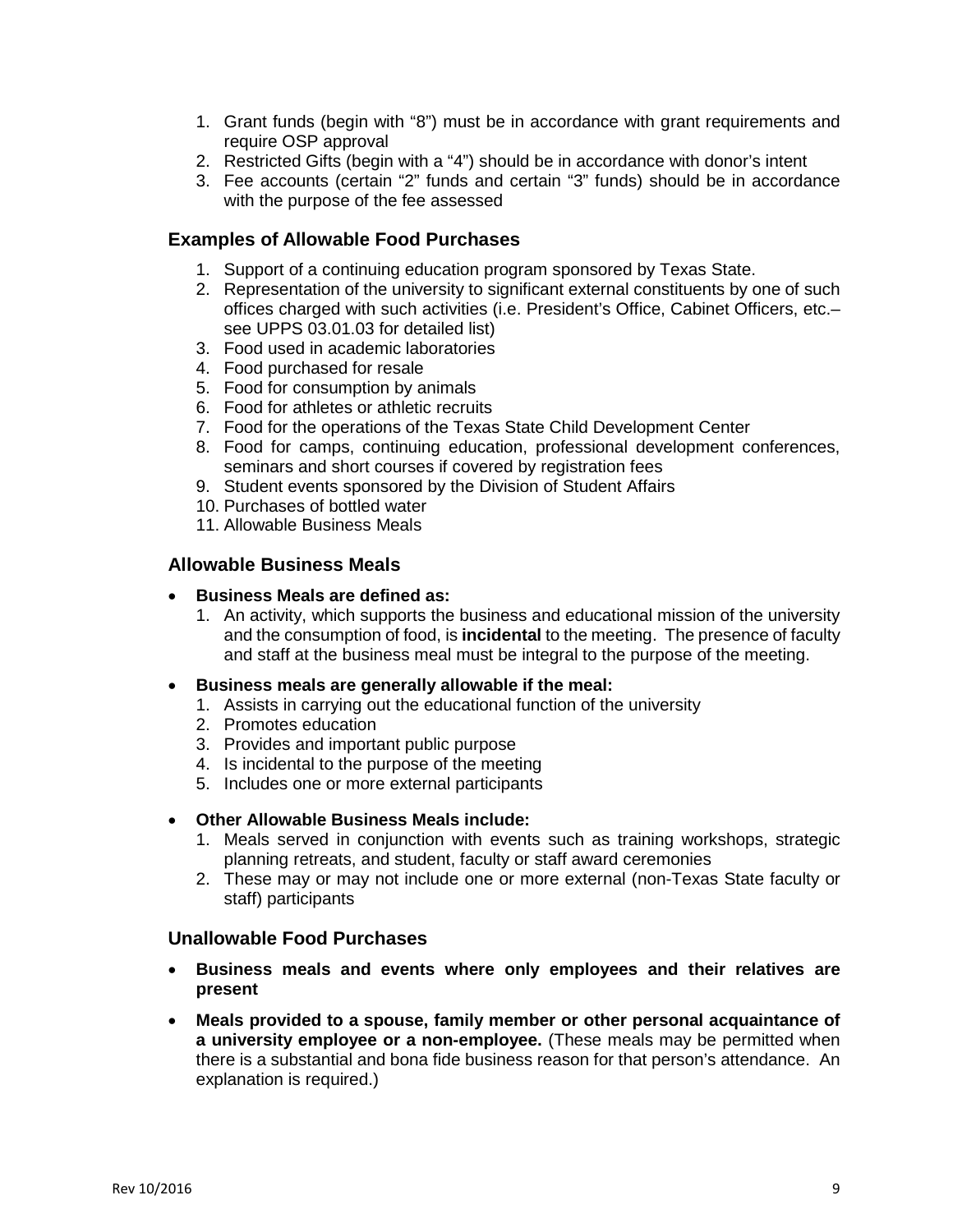• **Purchases for routine staff meetings, even if some type of "training" will occur.**  (Training workshops should be longer in duration than regular staff meetings or annual procedure reviews. Workshops are more involved than routine staff meetings)

# **Section 4: Obtaining a P-Card:**

- An Account Manager using a Local (Non-Treasury) account may request a P-Card*.*
- An Account Manager with only State (Treasury) funding (i.e. HEAF and Coordinating Board funded accounts) **CANNOT** request a P-Card.
- Only full-time Texas State Employees with the approval of their Account Manager may be issued a P-Card.
- At the time a Cardholder applies for a card, the Cardholder will indicate to which account the charges will be posted. If the account is a grant account, the Office of Sponsored Programs will also need to approve the application.
- All Cardholder billing statements will be paid according to the State of Texas and P-Card Provider contract terms. The Accounts Payable Office will pay all billings from the departmental account designated by the Account Manager on the P-Card Application and Change Request form.
- You may download the P-Card application form from the Office of Procurement and Strategic Sourcing's website at [http://www.txstate.edu/gao/procurement/procurementcard.](http://www.txstate.edu/gao/procurement/procurementcard) Upon receipt of your completed application form, signed by the responsible Account Manager, the P-Card Program Administrator will review, approve and forward the necessary documentation to the P-Card Provider for processing. The P-Card Provider will send the P-Card(s) to the P-Card Program Administrator. This process normally takes about seven to ten days after the application is entered into the P-Card Provider's system.
- Upon receipt of the P-Card, the individual who requested the P-Card will be contacted by the P-Card Program Administrator. All Cardholders will be required to access the on-line training program and be required to score 90% or above in order to secure and/or maintain his or her P-Card.
- Upon receipt of the card, the Cardholder signs the back of the card. Prior to the initial use of the P-Card, the Cardholder must call the number on the front of the card in order to activate the P-Card. If, after thirty (30) days of notification that the P-Card is ready for pick up, the card has not been picked up from the Office of Procurement and Strategic Sourcing, it will be cancelled and a new application will be required.

# **Section 5: Receipt of Materials:**

- It is the Cardholder's responsibility to ensure receipt of goods and follow up with Vendors to resolve any problems with delivery, discrepancies and/or damaged goods.
- All P-Card purchases requiring shipping should be shipped to the University Distribution Center or an authorized Academic/Administrative Department.
- The Cardholder will need to retain supporting documentation of all purchases for compliance reviews. If the Cardholder orders by phone, the Vendor must be informed that an itemized sales receipt or pro-forma invoice must be included in the package.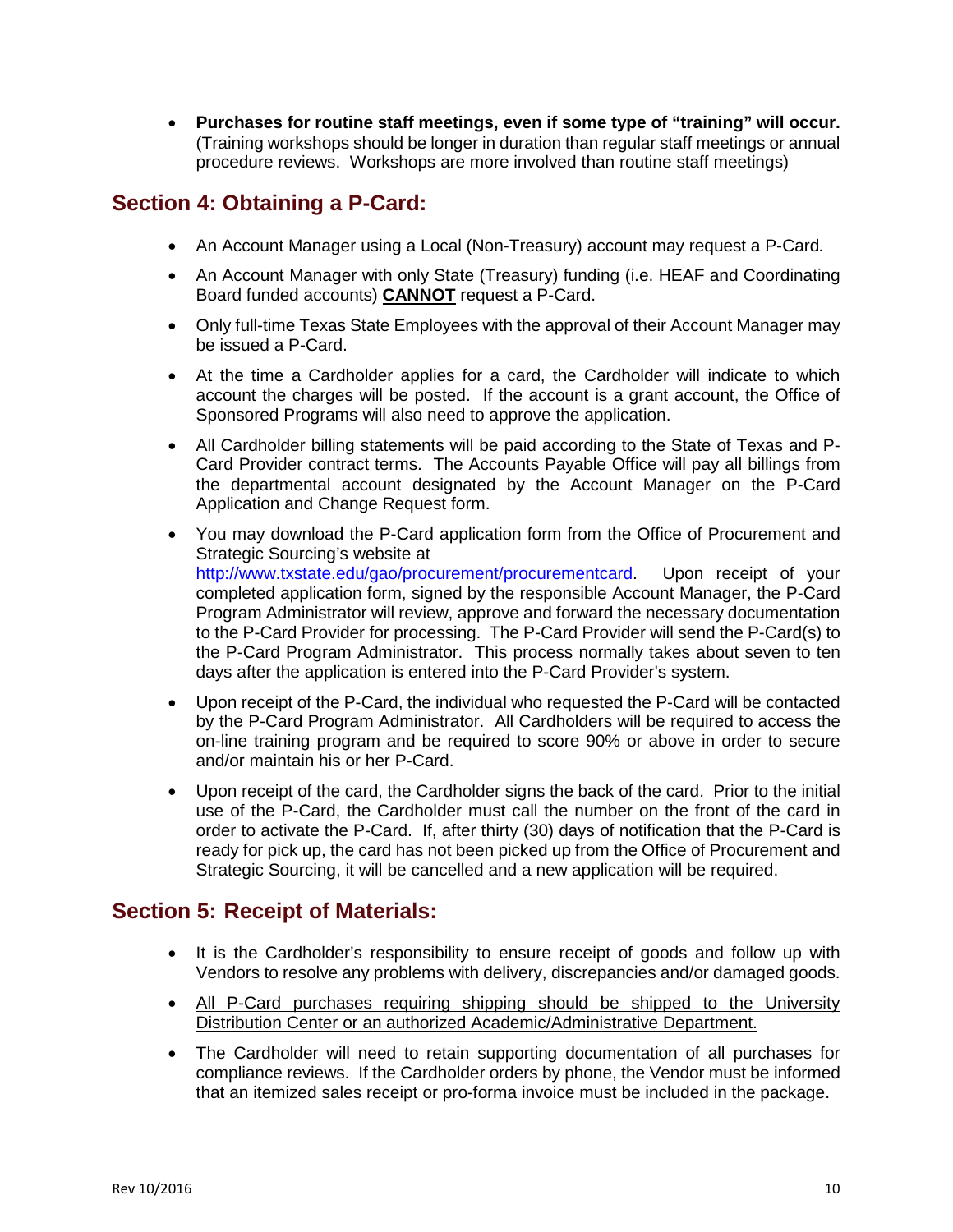- To ensure proper internal control, it is required that someone in the department, other than the Cardholder or account manager, verifies the receipt of the items ordered by dating and legibly signing the P-Card log when the goods are received. (this is not required for food, registrations, etc.)
- Any P-Card purchase shipment routed through the University's Central Distribution Center needs to be clearly identified as a P-Card purchase as noted below, as there is no PO number against which the shipment may be received. The Cardholder is to instruct the Vendor that the following must be clearly labeled on the outside of the package to avoid delay in identifying that the shipment was made with a University P-Card and delivered to the Central Distribution Center:



# **Section 6: Record Keeping**

The Cardholder must keep all P-Card itemized sales receipts, packing slips, on-line/web receipts/confirmations, applicable waivers, Delegation Authorization forms, and other related information for all P-Card transactions. A credit card charge slip, with total amount only, is not adequate documentation. Every billing cycle, the Cardholder will receive from the P-Card Provider a P-Card billing statement showing their charges for the billing cycle along with the total amount charged to the account specified.

A Vendor's entry system usually prints an automatic invoice with the processed order. The Cardholder should instruct the Vendor to send the invoice to them and not to the Accounts Payable Department. If a purchase is done via mail or phone, ask the Vendor to include the receipt with the goods when shipping the product. The receipt is the only original documentation specifying if tax was charged to the purchase. If the Cardholder receives a receipt from a Vendor that does not have a descriptive itemization of the products purchased, they must list on the receipt a description of all items. If the receipt does not have the space to list the itemization, attach a separate paper with a detailed list of all products.

The State of Texas, the University and the Office of Procurement and Strategic Sourcing requires Cardholders to verify a vendor's hold status for all purchases over \$500, excluding emergency purchases. This verification is to be conducted prior to the purchase, excluding emergency purchases. The website for verification is [https://mycpa.cpa.state.tx.us/coa/.](https://mycpa.cpa.state.tx.us/coa/) If the Vendor is on vendor hold, the purchase cannot be made. A print out of the search page is to be placed with the receipt and any other documentation on the purchase.

A transaction log is to be kept by the Cardholder for record keeping and statement reconciliation purposes. The purpose of this log is to give a simple, easy to use method of keeping track of expenditures made with the P-Card. A copy of the log may be downloaded from the Office of Procurement and Strategic Sourcing's website located at [http://www.txstate.edu/gao/procurement/procurementcard.](http://www.txstate.edu/gao/procurement/procurementcard) Use a new log for each month's purchases. Record in the log each time a purchase is made. You must use the most recent approved transaction log template to record your transactions. The form can be found at [http://www.txstate.edu/gao/procurement/forms.html.](http://www.txstate.edu/gao/procurement/forms.html) A detailed description of the item(s) should be recorded in order for the Cardholder, Account Manager and the P-Card Program Administrator to recognize the purchase(s) as being authorized. Attach all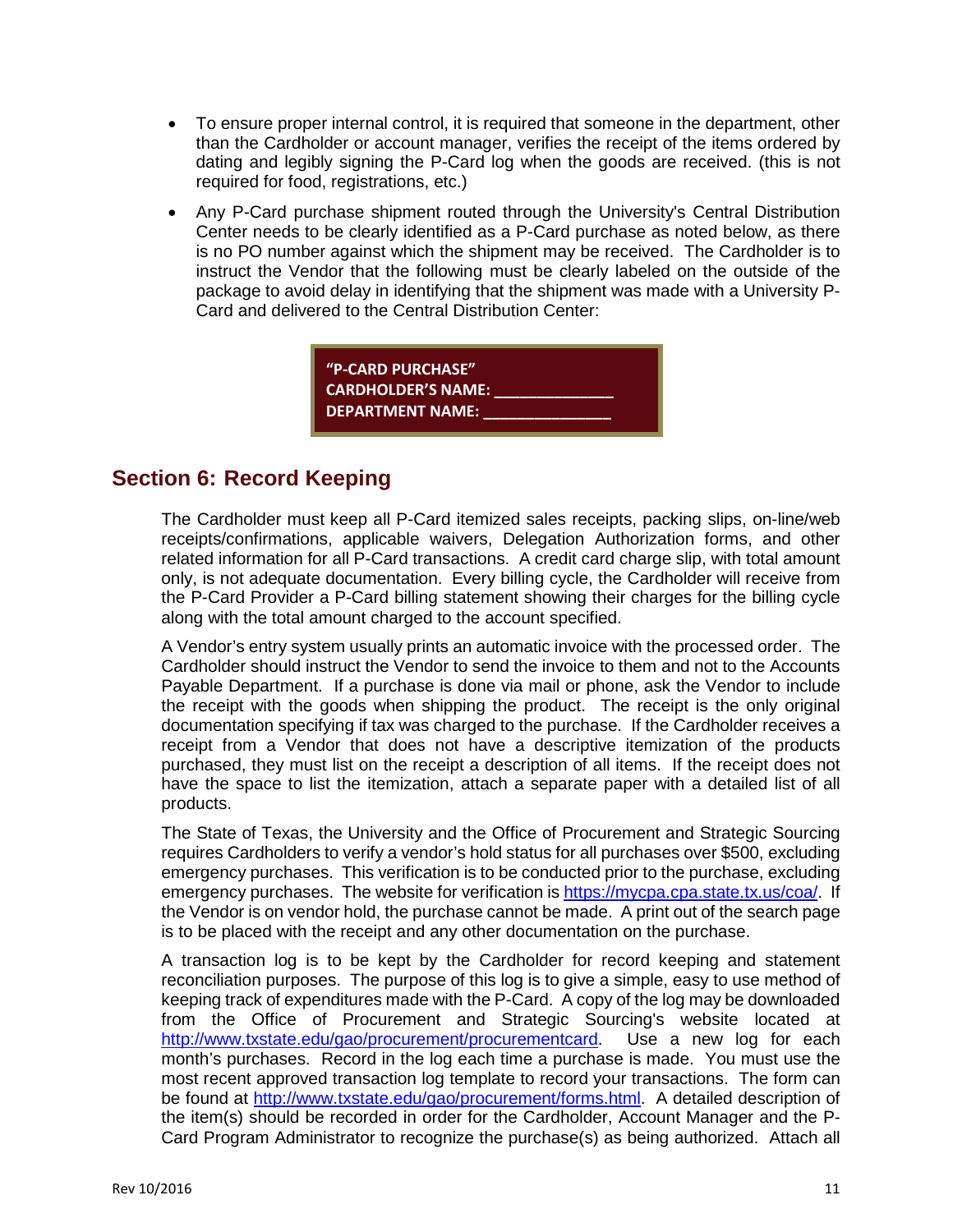documents related to the purchases to the corresponding log sheet. The log and receipts will be the back up to any P-Card charge recorded and this documentation will be used for audit and compliance purposes.

### **At a minimum, the Transaction Log should contain:**

- A Clear business purpose
- Copy of an order form or application, when applicable;
- Packing slip, if received, for goods from Vendor/Supplier;
- Cashier receipt or Vendor/Supplier invoice;
- A print out of the vendor hold search page for all purchases over \$500, excluding emergency purchases;
- Online/Web Orders should be documented with an Order Confirmation/Receipt containing the minimum of:
	- 1. Vendor Name
	- 2. Date of Purchase
	- 3. Total Price with Shipping
	- 4. Description of Purchase/Part or Model Number
- Department order form, if applicable (this may be prepared according to departmental guidelines, but must be signed by the appropriate departmental official to document approval of the transaction
- Any applicable approved waivers
- Any Delegation Authorization forms
- Food, flowers, plants, and entertainment purchases should be documented with names of attendees/recipients, purpose of the event/purchase and date and time of the event, invitations, RSVP's, etc.
- ALL documentation must be attached to the corresponding log.

After the Cardholder reconciles the statement with the transaction log, the Account Manager is to review and approve that the purchases are appropriate by signing the transaction log. If the Cardholder is also the Account Manager, the Account Manager cannot sign as the Cardholder and the Account Manager. The Account Manager's immediate supervisor must sign in the Account Manager stead. (UPPS 03.01.09 "Fiscal Responsibilities of Account Managers") Section 03.02 - The Account Manager's signature (whether electronic or manual) denotes approval for the expenditure of funds and must appear on all invoices, purchase requisitions, Non Purchase Order payments (NPO), personnel actions, etc. The Account Manager, if a P-Card holder, cannot purchase and sign P-Card reconciliations. An additional person must be delegated to approve P-Card reconciliations for the Account Manager. An Account Manager's designee must have necessary security for approving through workflow.

When the Cardholder has verified all the charges shown are correct, obtained approval of the reconciled statement by the Account Manager and no changes are required, no further action is necessary.

The reconciled log along with the supporting documentation is filed. For audit and compliance purposes, the documentation must be retained in accordance with the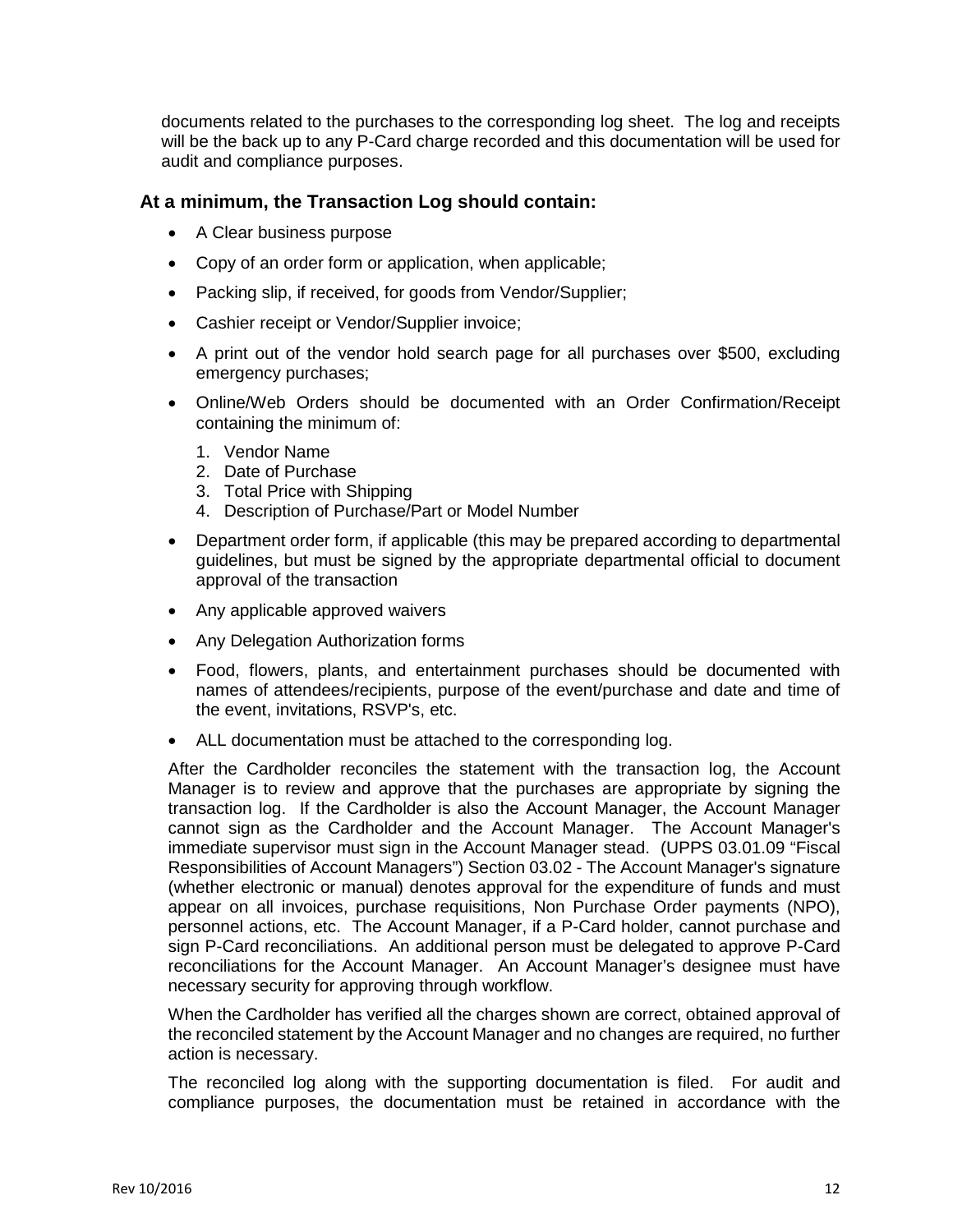University's retention schedule for the Cardholder's department for a minimum of four (4) fiscal years (current fiscal year + three (3)).

Transactions may be subject to reviews and investigations by various entities including but not limited to the following:

- 1. P-Card Program Administrator
- 2. Office of Audits and Analysis
- 3. State Auditor's Office
- 4. Federal and State Agency and Third Party Auditors
- 5. Public Open Records Act Requests
- 6. University Police Department

#### *Failure to keep required documentation WILL be subject to the Non-compliant Notice Program*

Purchase history may be viewed on-line through the P-Card Provider (currently Citibank) just like a personal account for real-time transactions. To sign up visit the link at [https://home.cards.citidirect.com/CommercialCard/Cards.html.](https://home.cards.citidirect.com/CommercialCard/Cards.html)

## **Section 7: Returns, Credits and Disputing a Transaction**

Any charge on the billing statement may be disputed by the Cardholder if it is questionable or an error. If there is a charge that is not recognized, or it appears to be incorrect, first contact the Vendor and try to resolve the dispute. This includes sales tax. Sales tax disputes should be handled with the Vendor and not with the P-Card Provider.

Should a problem arise with a purchased item, or with billing, every attempt should be made to resolve the issue directly with the Vendor. Review of future statements is vital to ensure that the account is properly credited for returns, credits and disputed charges. If an item is returned for any reason, the return must be credited back to the P-Card. Under no circumstances should a cash refund or gift card be accepted in place of the credit. All returns, credits, or disputes should be noted on the monthly transaction log. If the Cardholder is unable to come to an agreement with the Vendor regarding a purchase made with the P-Card, they should contact the current P-Card Provider within sixty (60) days from the closing date of the statement on which the transaction appeared to dispute.

**NOTE:** Failure to take immediate and appropriate action may result in a loss to departmental funds and charging privileges could be revoked.

## **Section 8: Lost, Stolen, Cancellations, and Terminations**

When a P-Card is lost or stolen, notify the current P-Card Provider immediately. Representatives of the current P-Card Provider are available 24 hours a day, 7 days a week. When reporting a P-Card lost or stolen, inform the P-Card Provider's representative the last date the P-Card was used, the amount of any charges you made on that date, and the name of the Vendor(s) from whom the purchase(s) were made.

After notifying the P-Card Provider, complete a Request for Cancellation/Suspension form and forward it to the P-Card Program Administrator. The form may be downloaded from the Office of Procurement and Strategic Sourcing's website at [http://www.txstate.edu/gao/procurement/procurementcard.](http://www.txstate.edu/gao/procurement/procurementcard) The P-Card will be cancelled by the P-Card Provider to stop additional charges from being made, and a replacement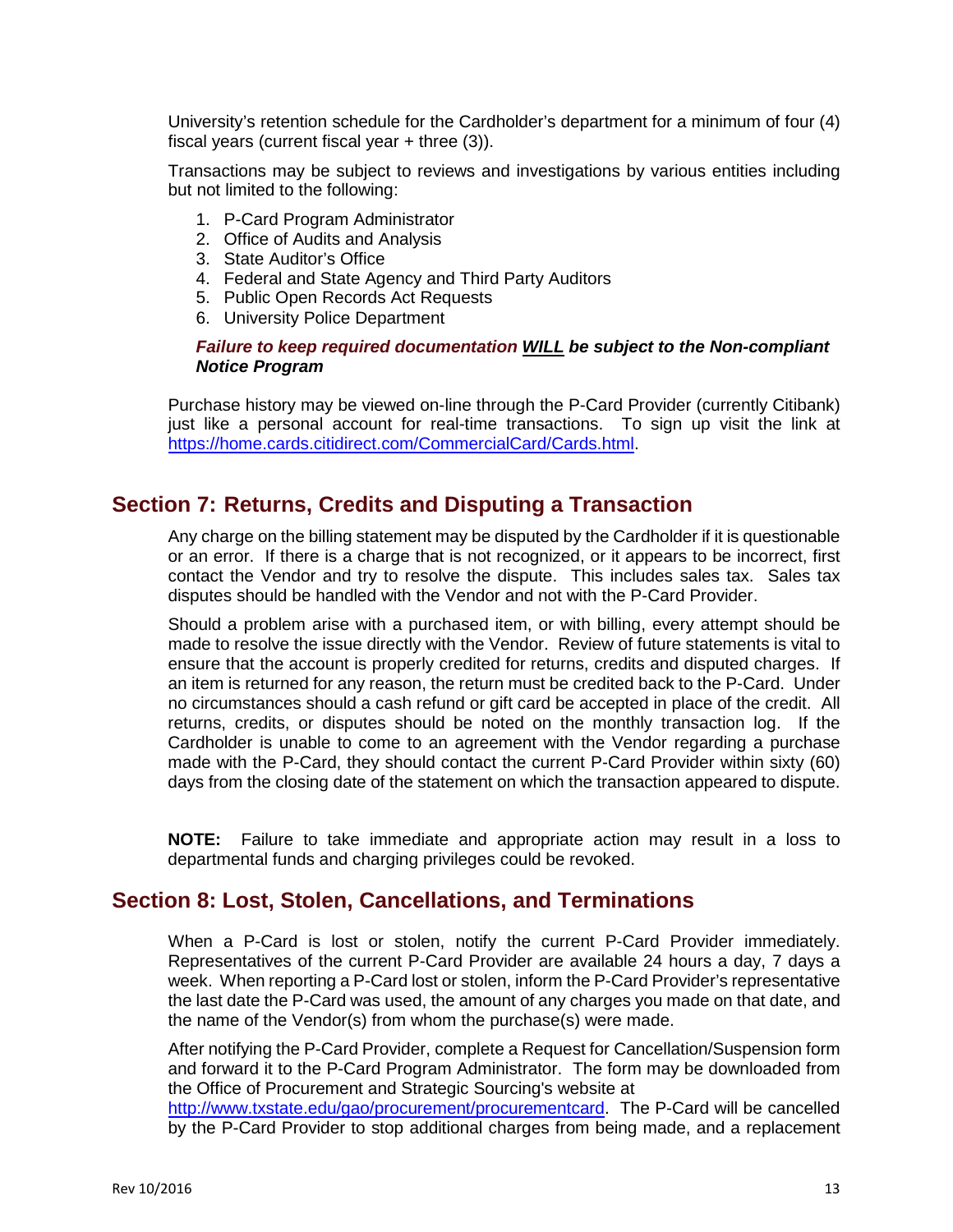P-Card will be issued by the P-Card Provider and sent to the P-Card Program Administrator who will forward it to the Cardholder.

#### **Cancellations and Terminations**

The Account Manager is responsible for retrieving the P-Card from the Cardholder before the Cardholder transfers to a different department or terminates from the University, and returning it with a completed Procurement Card Cancellation/Suspension Request form, to the P-Card Program Administrator. Failure to do so may result in cancellation of all department/unit P-Card privileges. If a terminated employee continues to use the P-Card, the department will be liable for all charges. If transferring to another department, the Cardholder will need to re-apply for another card under the new department's management and attend the P-Card training.

If a Cardholder has not used the P-Card for an extended period, the card may be cancelled, at the discretion of the P-Card Program Administrator. The P-Card Program Administrator will contact the Cardholder requesting an explanation for non-use of the P-Card prior to cancellation.

Multiple contacts by the Accounting Office to a single department/unit for insufficient funds may result in the cancellation of all department/unit P-Cards.

The purchase of unallowable items on any Grant account may result in the immediate revocation of Cardholder privileges.

The Procurement Card Cancellation/Suspension Request can be downloaded from the Office of Procurement and Strategic Sourcing's website at [http://www.txstate.edu/gao/procurement/procurementcard.](http://www.txstate.edu/gao/procurement/procurementcard)

## **Section 9: P-Card Training Requirements**

Annual P-Card training is required for all Cardholders and Account Managers that have a P-Card that is tied to an account they manage whether or not they have a P-Card in their name. If the on-line course is not completed, all applicable cards will be suspended until such time as the course has been taken, passed and a certificate received.

## **Section 10: Transaction Compliance Reviews**

#### **Compliance Reviews**

Compliance Reviews of transactions will be done by the P-Card Program Administrator. These reviews are driven by data. If there is not an approved waiver in place or an email notification of a potential non-compliant transaction, the Non-compliant Notice Program **WILL** be initiated.

#### **Comprehensive Field Compliance Reviews**

If a Cardholder or Department is selected for a comprehensive field compliance review, they will be notified of the period being reviewed, the date and time of the field review and the documents that will be reviewed. The Cardholder or Department will have all requested documents ready at the date and time specified. The Cardholder or Department will provide adequate working space for the reviewer(s) to perform a review of the documents and be available for any questions.

Within sixty (60) days of the field review, the P-Card Program Administrator will issue a report of the findings and submit the report to the Cardholder, Account Manager or the Account Manager's immediate supervisor, the Department Head, and the Vice President.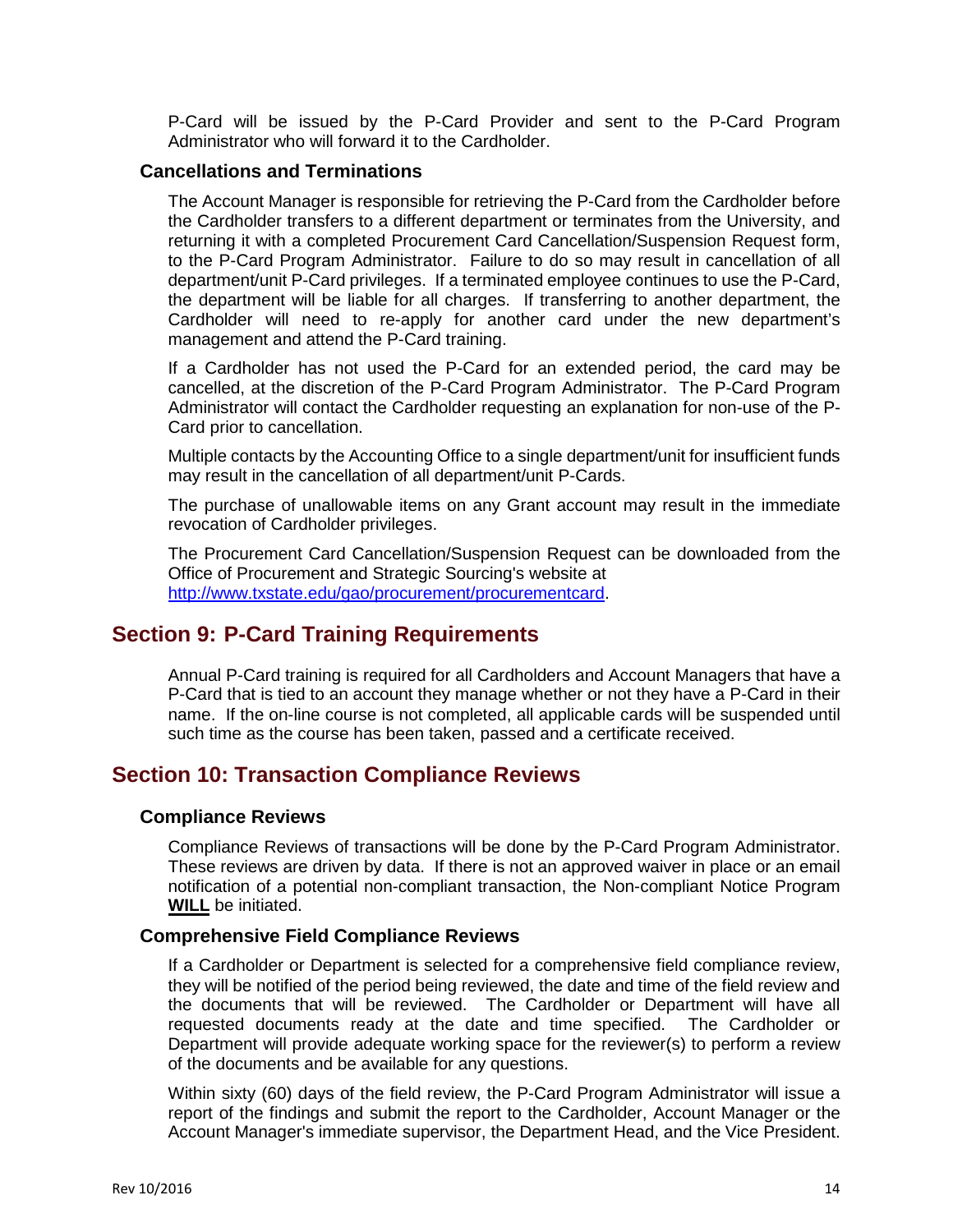## **Section 11: Non-compliant Notice Program**

Non-compliant P-Card transactions will be subject to disciplinary action up to and including cancellation of P-Card privileges.

The First Non-compliant Transaction: the Cardholder, the Account Manager and Vice President will receive notification of the non-compliant transaction(s) and that upon a second non-compliant transaction(s); the P-Card privileges for that P-Card will be suspended for thirty days.

The Second Non-compliant Transaction(s): if a second non-compliant notification is received within a six-month period, the Cardholder, the Account Manager and the Vice President will receive notification of the non-compliant transaction(s) and the P-Card privileges for that P-Card will be suspended for thirty days.

The Cardholder, Account Manager, Director, Dean/Chair, and Vice President will receive notification that upon a third non-compliant transaction(s), the P-Card privileges for that P-Card will be cancelled.

The Third Non-compliant Transaction(s): if a third non-compliant notification is received within a six-month period, the Cardholder, the Account Manager, Director, Dean/Chair, Vice President, and Associate Vice President for Finance will receive notification of the non-compliant transaction(s) and the P-Card privileges for that P-Card will be cancelled.

The Cardholder, Account Manager, Director, Dean/Chair, and Vice President will receive notification of all non-compliant transaction(s) and that the P-Card privileges for that P-Card was cancelled.

While these are the consequences of Texas State non-compliant P-Card transactions, we will continue to collaborate with department Account Managers to determine appropriate consequences, and within reason will flex with campus department needs. Texas State must maintain compliance with all applicable policies and procedures.

Types of non-compliant transactions include but are not limited to:

- Payment of Sales tax if credit is not received
- Purchase from Disallowed Vendor
- Transaction over \$1,000 without pre-approved waiver
- Use of P-Card by person other than Cardholder without a Delegation Authorization form
- Personal Charge
- Purchase of Restricted Item without pre-approved waiver from Office of Procurement and Strategic Sourcing
- Gratuity greater than 20%
- Lost receipt
- Not keeping list of attendees and/or name of event with food/flower purchase
- Purchase of office supplies without pre-approval from the Office of Procurement and Strategic Sourcing, emergency justification or while in travel status
- Splitting a single transaction to avoid P-Card limit or bidding requirements
- No Transaction Log
- Transaction log missing Account Manager review and signature.
- Non-attendance of Mandatory P-Card Training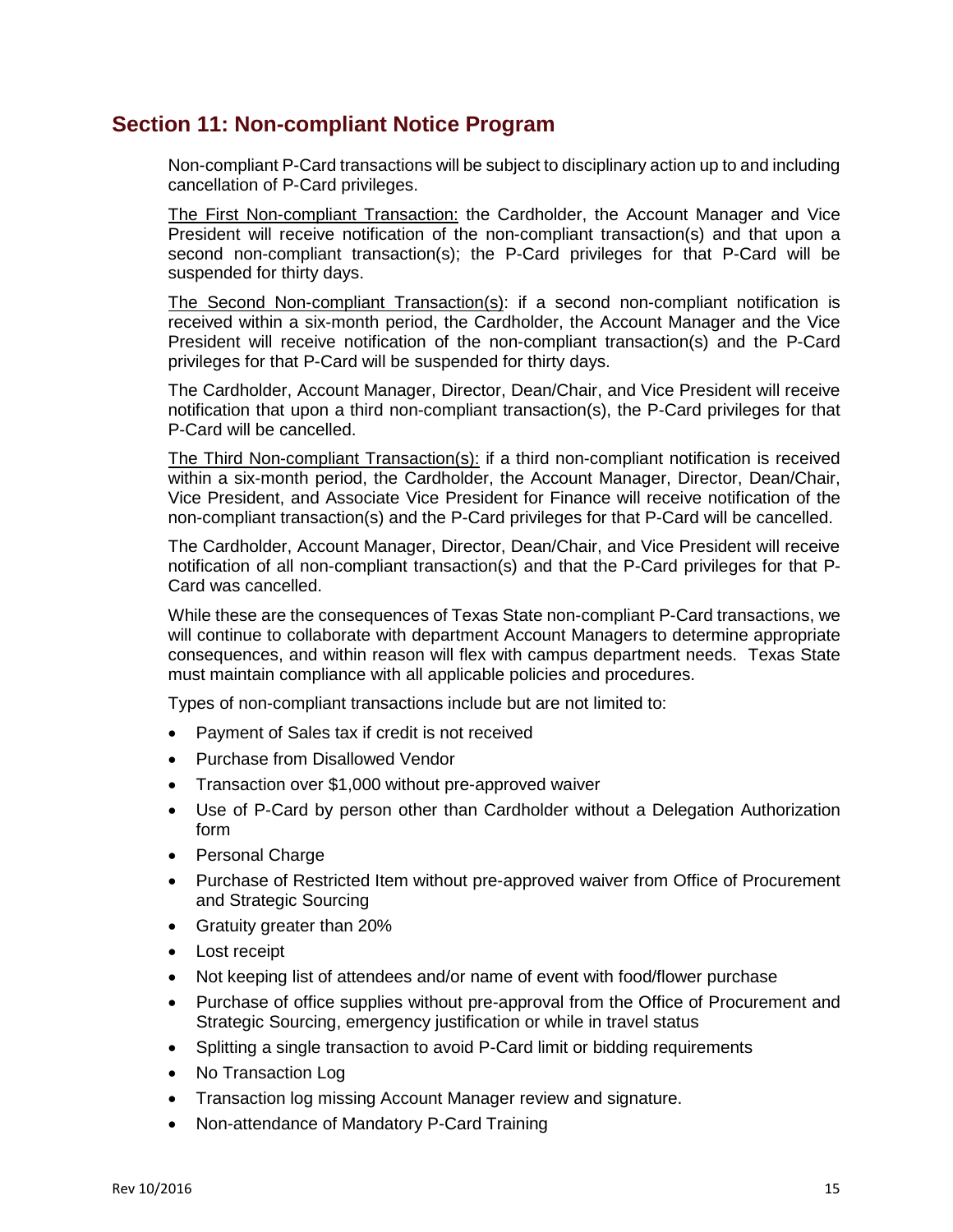- Allowing a student to use P-Card without an approved waiver
- Purchase of Controlled Property
- Fraud (No renewal available and/or possible termination)

**The Texas State University P-Card is a privilege to expedite small dollar purchases and is not an employee entitlement. Texas State reserves the right to withhold issuance, as well as suspension or cancellation, of P-Card privileges.** 

**Vendors that intentionally split orders to avoid the \$1,000 single transaction limit and/or bidding requirements or repeatedly charge Texas State sales tax may be blocked from doing business with Texas State University.** 

## **Section 12: Sponsored Program (Grants and Contract) Accounts**

Issuance of a P-Card on a Sponsored Program (Grant/Contract) account requires prior review and concurrence by the Office of Sponsored Programs. In addition to any restrictions of the funding agency, P-Card use by Sponsored Program Accounts shall follow all applicable Texas State P-Card Policies and Procedures. When the grant expires or funding cancelled, a Cancellation/Suspension Request form together with the P-Card must be sent to the P-Card Program Administrator. Using the P-Card with Sponsored Research funds requires additional diligence and oversight by the Account Manager and his or her staff and must follow all P-Card policies and procedures.

#### **Special conditions for P-Card use by Sponsored Program Accounts**

- A copy of the statement, transaction log and receipts must be sent to Office of Sponsored Program within five (5) business days after reconciliation and approval by the Account Manager. Failure to comply with this provision may result in termination of P-Card account privileges.
- A default account will be provided by the department with the issuance of P-Card requests.
- It is the responsibility of the **Account Manager** to adhere to P-Card, Texas State's policies and procedures, to the applicable Federal and State regulations, and any terms or conditions specific to the contract or grant award rules and regulations. Any charge found to be in violation of ANY of these policies or restrictions will be charged back to the default account if not redirected by the department timely.
- It is the responsibility of the **Account Manager** not to exceed the awarded budget categories. Charges exceeding the awarded budget will be redirected to the default account if not transferred by the department timely.
- The Cardholder and/or Account Manager is responsible for ensuring that purchases are allowable under the terms of the award.
- The Cardholder and/or Account Manager will ensure that all charges fall within the project period and the project budget.
- The Account Manager is responsible for proper distribution of expenditures. OSP will utilize the default account as a recursive action of disallowed or exceeded charges.
- When the Account Manager and the Cardholder is the same, all documents requiring signature must be by his or her immediate supervisor.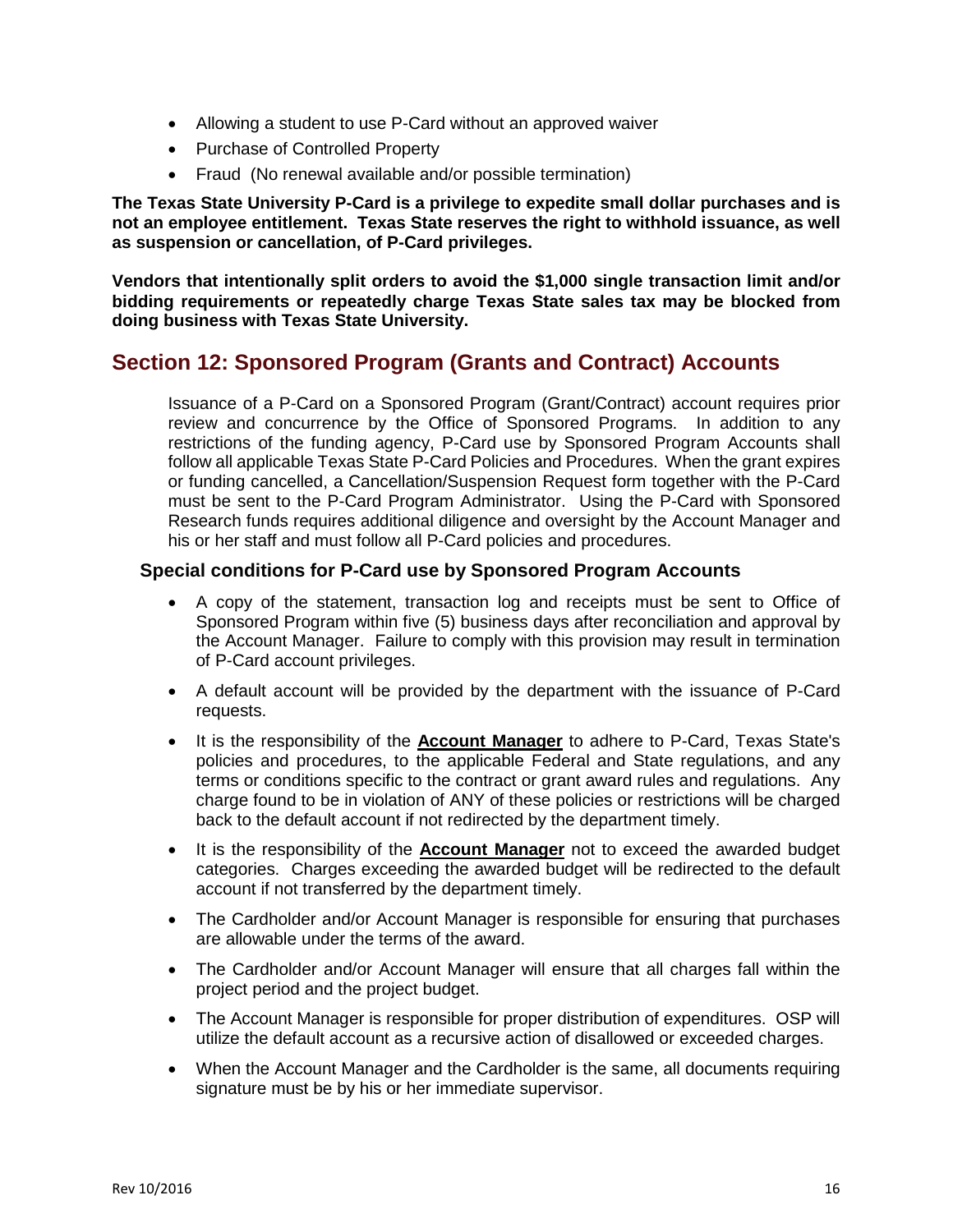**IMPORTANT: If you have questions as to whether or not a purchase is allowable or to which SAP Internal Order a transaction should be properly assigned, consult your Sponsored Program Accountant.**

## **Section 13: Frequently Asked Questions**

#### **Who can request waivers for food and flowers?**

Cardholder may submit a waiver for food or flowers **IF** the designated account allows such a purchase. Refer to UPPS 03.01.03 "Purchase of Awards, Flowers, Food, or Refreshments" for further information on what funds may be used to purchase food, refreshment and achievement awards. The Account Manager must sign the waiver request prior to submittal of the waiver to the P-Card Program Administrator for approval. If the Account Manager is also the Cardholder, the Account Manager's immediate supervisor must sign the waiver.

#### **How often does the waiver need to be requested?**

A new P-Card waiver must be submitted for each event, signed by the Account Manager, and approved by the P-Card Program Administrator prior to the purchase being made. **There are no "blanket" waivers**.

#### **Does a copy of the waiver need to accompany the documentation with each purchase, when reconciling monthly?**

Yes.

#### **What documentation is required each month when reconciling the P-Card statement?**

In the P-Card Policy and Procedures Manual it states "P-Card itemized sales receipts, packing slips, on-line/web receipts/confirmations, and other related information for all P-Card transactions, applicable waivers, and other related information for all P-Card transactions. Every billing cycle, the Cardholder will receive a billing statement of their charges with the total amount to be charged to the account specified on the Cardholder's Application.

- Copy of an order form or application, when applicable;
- Packing slip, if received, for goods from Vendor/Supplier;
- A print out of the vendor hold search page for any purchase over \$500;
- Cashier receipt or Vendor/Supplier invoice;
- Online/Web Orders should be documented with an Order Confirmation/Receipt containing the minimum of:
	- 1. Vendor Name
	- 2. Date of Purchase
	- 3. Total Price with Shipping
	- 4. Description of Purchase/Part or Model Number
- Department order form, if applicable (this may be prepared according to departmental guidelines, but must be signed by the appropriate departmental official to document approval of the transaction
- Any applicable approved waivers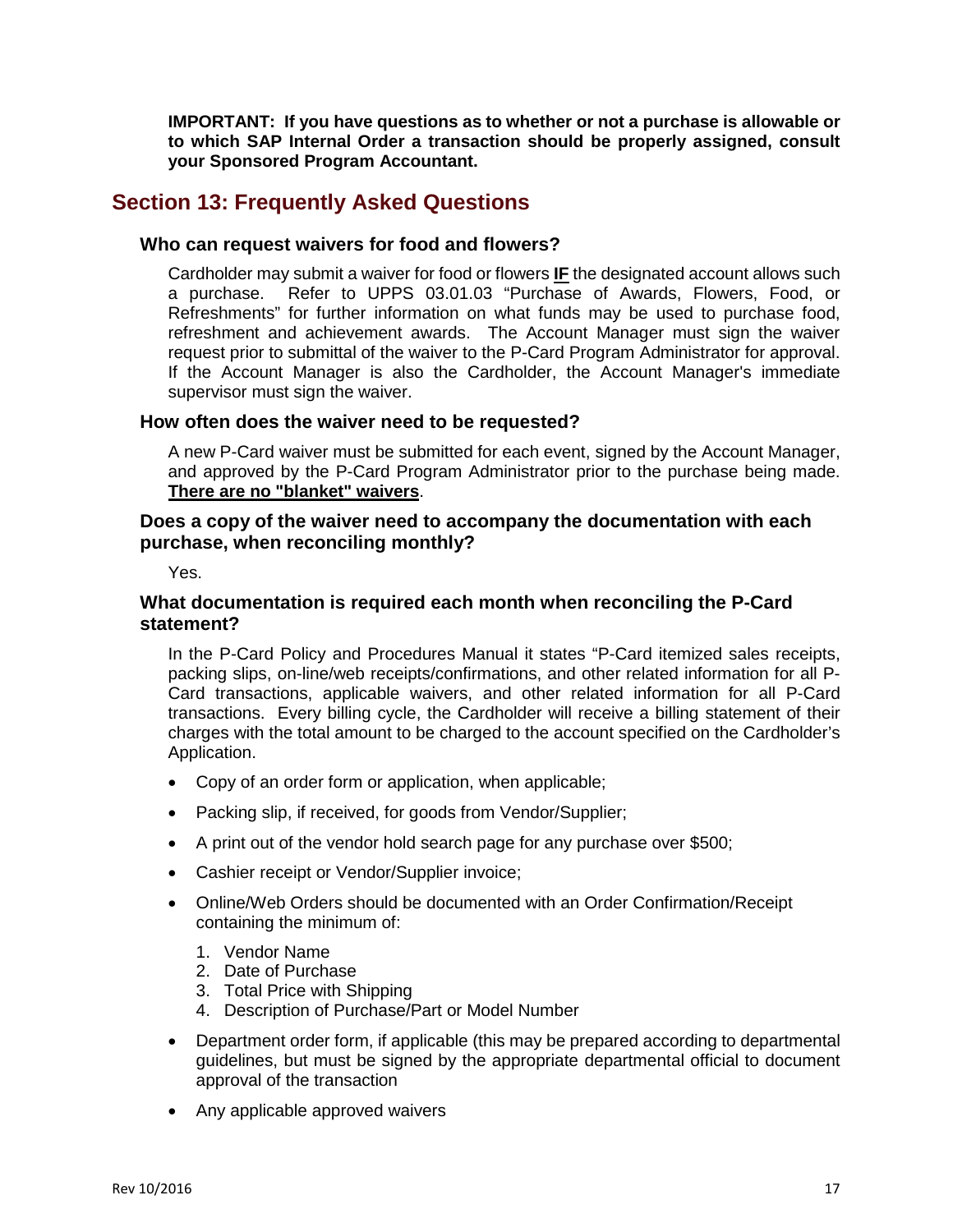• Awards, Flowers, Food or Refreshments purchases should be documented with names of attendees/recipients, purpose of the event/purchase and date and time of the event, invitations, RSVP's, etc.

#### **How do you distinguish between gifts and awards?**

Refer to UPPS 03.01.03 "Purchase of Awards, Flowers, Food, or Refreshments" for further information.

#### **When is it appropriate to use a Delegated Authorization Form?**

Anytime someone other than the Cardholder makes a P-Card purchase. The Cardholder is still ultimately responsible for all charges made on their P-Card.

#### **May gratuity be added to a P-Card purchase?**

Yes, gratuity or "tips" may be added to a P-Card transaction. The maximum allowable gratuity/tip is 20%. Any tip larger than 20% will be payable by the employee and must use another payment method such as cash, personal check or personal credit Card. (FSS 03.05.01 and UPPS 03.01.03)

#### **How often are guidelines/restrictions updated and how are P-Card holders notified?**

Guidelines and restrictions are constantly updated. The changes are sent out via our P-Card distribution list and published to the Purchasing Office's website:

[http://www.txstate.edu/gao/procurement/procurementcard.](http://www.txstate.edu/gao/procurement/procurementcard)

It is recommended that the Cardholder periodically check to verify that their copy of the P-Card manual is up-to-date.

#### **Is payment for Fed-Ex packages considered postage?**

No. It is considered freight charges. UPS and DHL are also allowed Vendors.

#### **Is Texas State sales tax exempt?**

Yes, but only the State of Texas sales tax. No tax-exempt number is required for sales tax exemption.

#### **Is registration for conferences allowed on the P-Card?**

Yes, it is allowed. Registration over \$1,000 must be approved by Account Manager and P-Card Program Administrator via a waiver.

#### **If memberships are included with registration cost, are they allowed?**

Yes, only if they are included in a registration fee.

#### **When using Delegated Authorization form, how often can someone else use my Card?**

Your P-Card may be used by another as many times as needed during the time specified by the Delegated Authorization form. It is recommend that if another person uses your P-Card routinely, that person should apply for his or her own P-Card. Ultimate responsibility for purchases made on your Card belongs to the Cardholder.

#### **What can I purchase with the P-Card?**

The P-Card may be used for purchases of goods under \$1,000 (except those identified as prohibited. Some restricted items may be purchased with an approved waiver. If the total purchase price, including freight and any other charges is greater than \$1,000, a Texas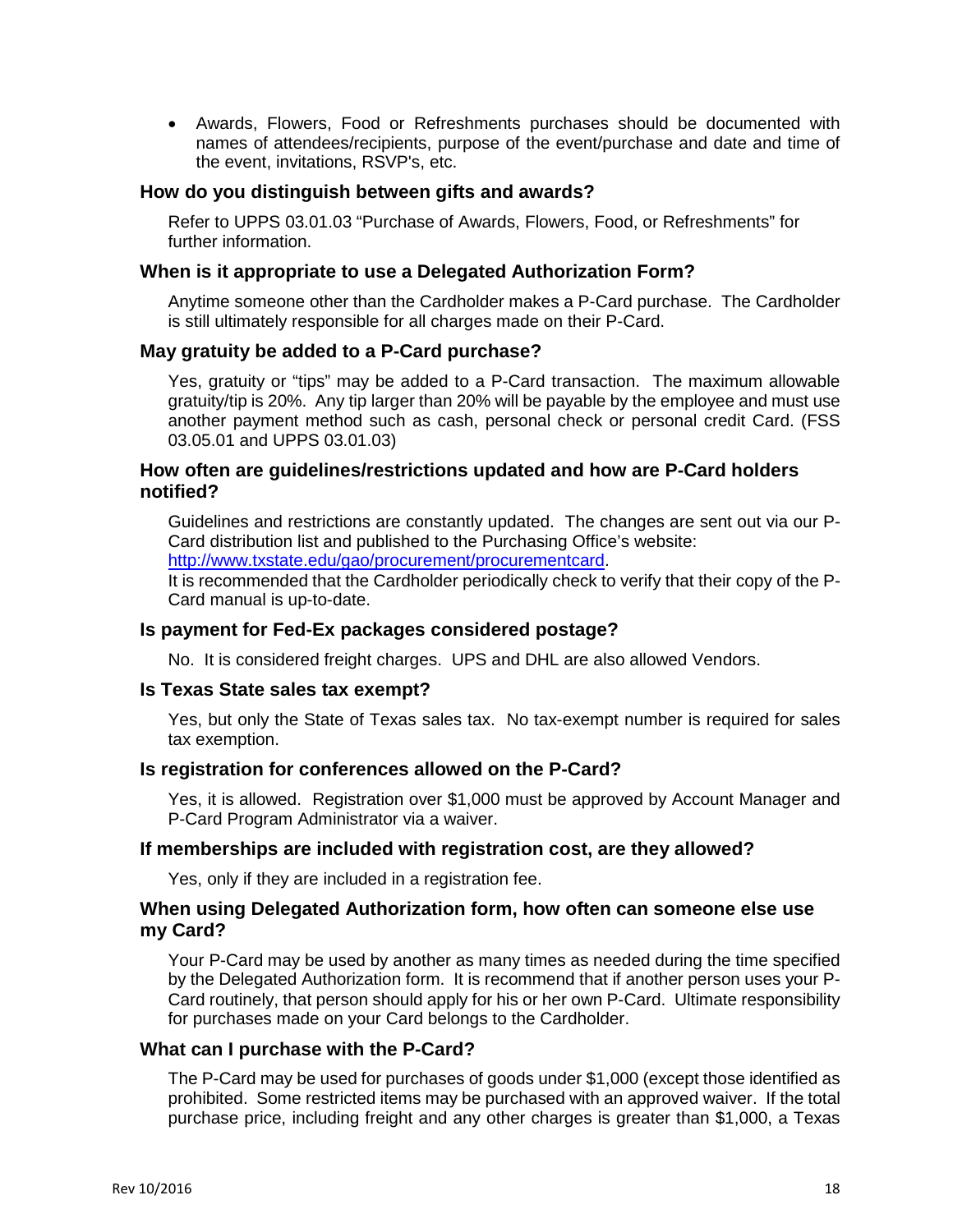State purchase order must be used to make the purchase unless a waiver has been approved by the Office of Procurement and Strategic Sourcing **PRIOR** to the purchase.

#### **What can I NOT purchase with the P-Card?**

Some of the prohibited P-Card purchases include but are not limited to:

Any travel related expenses, hotels, airline tickets, meals, etc.

Memberships or dues unless paid with and at the same time as event registration

Controlled items (reference Exhibit D)

Prohibited items (reference Exhibit B)

Restricted items without a prior approved waiver (reference Exhibit A)

Any one purchase over the daily transaction limit (unless prior approval is obtained via a waiver and the limit temporarily lifted).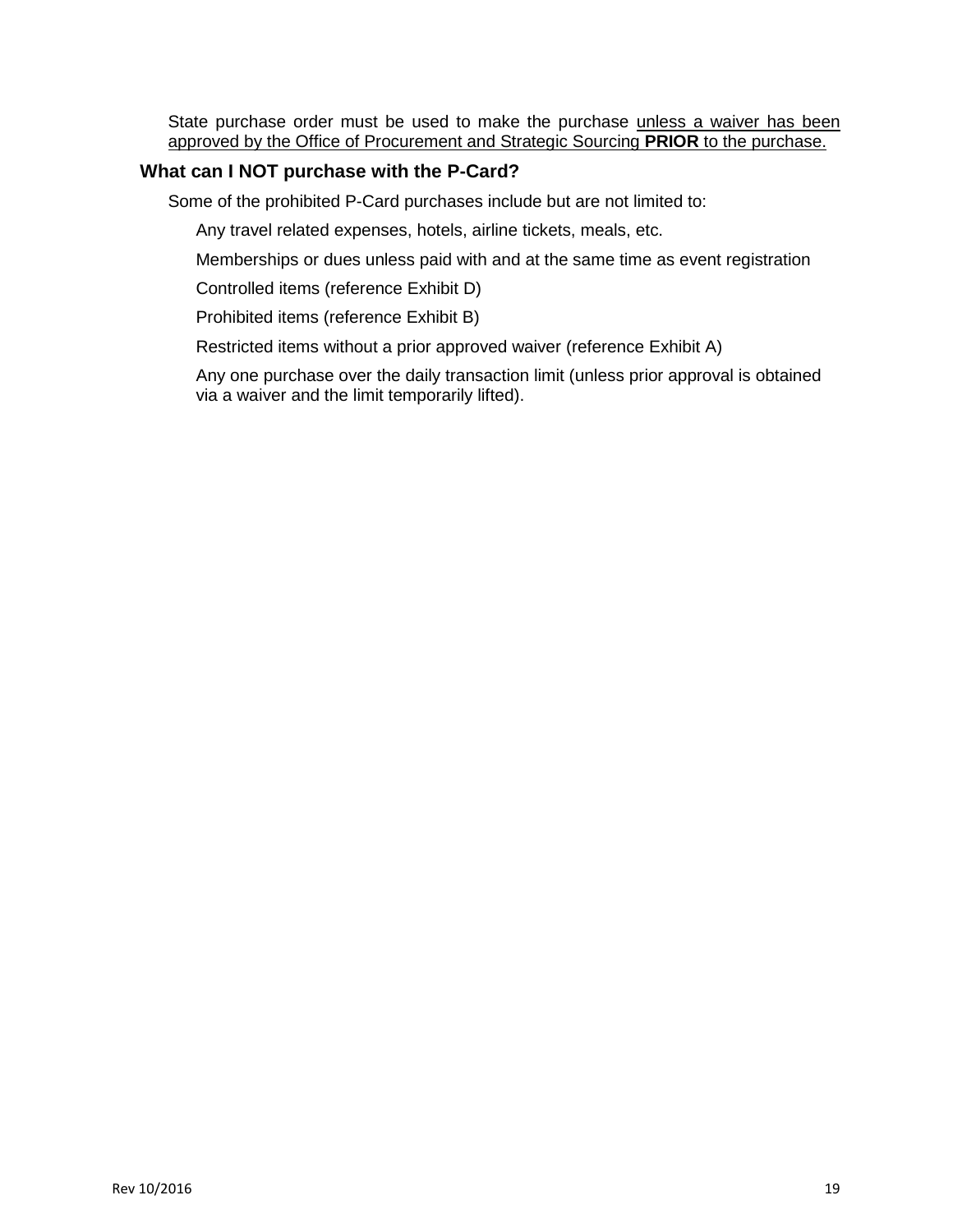## Exhibit A: Restricted Purchases

*Waivers will be approved dependent on account funding and situation.*

**Computer Software, Licenses and Maintenance** \* **Food** (Groceries, Meals, etc.)\***\* Foreign Vendors**\*\*\* **Memberships or Dues** (waiver not required if combined with event registration), **Refreshments**\***\* Recreational Events (Sea World, Six Flags, Movies, etc.) Office Supplies** (Paper, Pens, etc. no waiver needed while in travel status) **Plants, Flowers** (Gifts, Decoration, artificial plants and flowers)\***\* Rentals** (Trailers, equipment)

\*All computer software and license purchases must go through Supported Desktop Software Initiative (SDSI). If SDSI determines that the product can only be purchased via a P-Card, they will approve the waiver before it is submitted to the Office of Procurement and Strategic Sourcing.

Any software that is purchased using the P-Card that has not been approved by SDSI and the Office of Procurement and Strategic Sourcing will be subject to the cancellation of P-Card privileges.

\*All technology related items must go through ITAC. If ITAC determines that the product can only be purchased via a P-Card, they will approve the waiver before it is submitted to the Office of Procurement and Strategic Sourcing.

#### *\*\*Awards, Flowers, Food or Refreshments purchases must be documented with the names of attendees, recipients, purpose of event/purchase, date and time of event, invitations, RSVP's, etc.*

\*\*\*Payments to foreign vendors may have tax implications and must have the approval of the Debbie Jones, Director of Payroll and Tax Compliance. Purchases from foreign vendors are subject to requiring a W8-BEN-E. The tax compliance office will determine if the form is required prior to the purchase.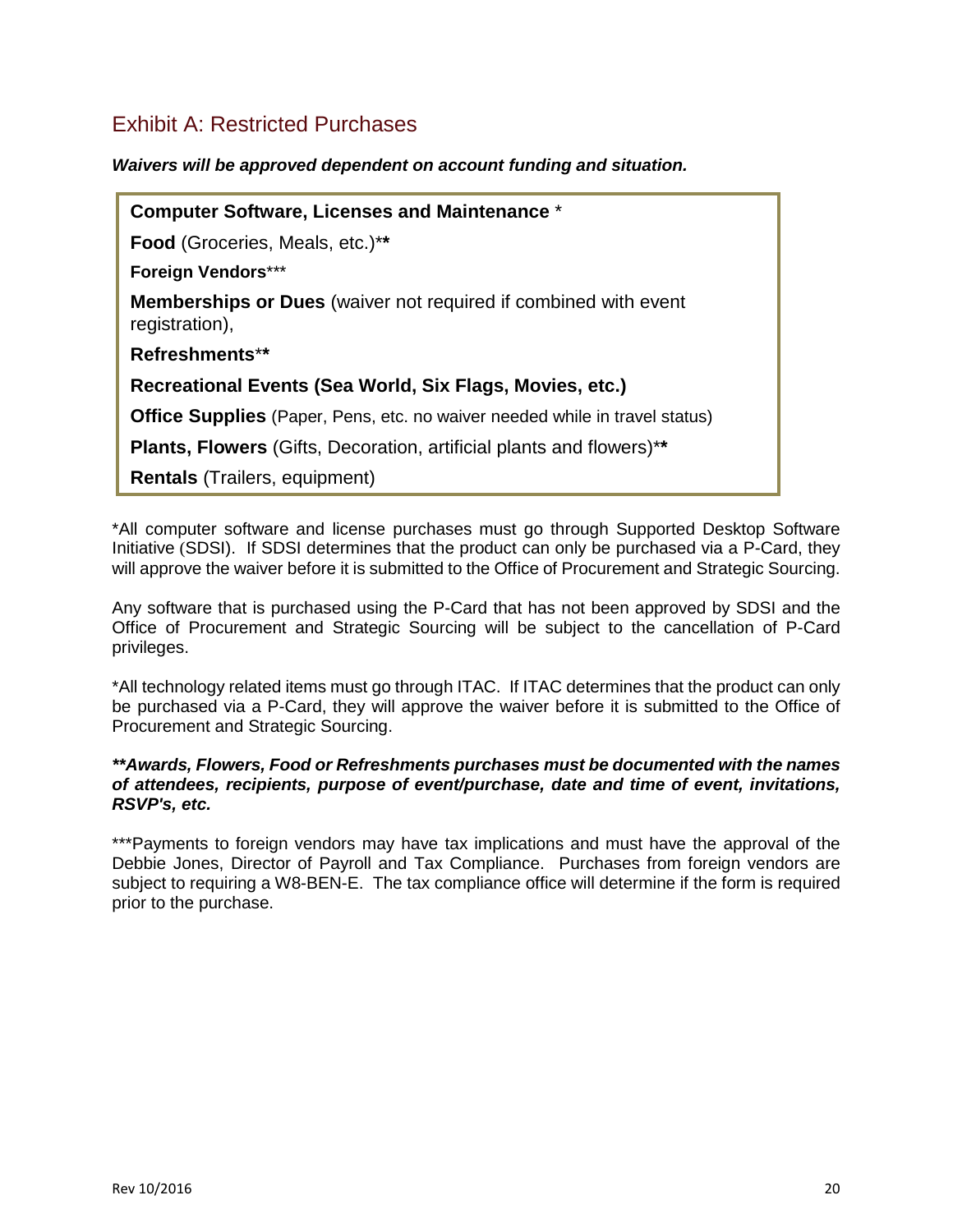# Exhibit B: Prohibited Purchases

## *Waivers WILL NOT be approved on the following items.*

| Alcoholic Beverages (Beer, Wine, etc.)                                                                 |
|--------------------------------------------------------------------------------------------------------|
| Animals, Live (Pets, Fish)                                                                             |
| Capital Equipment (\$5,000 or greater)                                                                 |
| <b>Cash Advances</b>                                                                                   |
| <b>Cell Phone / Telephones</b> (Personal/Business Communication Devices,<br>Services, and Accessories) |
| Chemicals/Hazardous Materials*                                                                         |
| <b>Consulting Services (Consultant, Paid Advisor)</b>                                                  |
| Controlled Items (\$500-\$4,999.99) (reference Exhibit D)                                              |
| <b>Employment Service (Temp Agencies)</b>                                                              |
| Gases, Cylinder (Oxygen)                                                                               |
| Gases, Liquefied (Medical Gases)                                                                       |
| Gasoline (Fuel)                                                                                        |
| <b>Gift Cards (Rewards)</b>                                                                            |
| Lasers                                                                                                 |
| <b>Leases</b> (Rental of Land, Space, Equipment)                                                       |
| <b>Moving Expenses</b> (Relocation Expenses)                                                           |
| <b>Personal Services</b>                                                                               |
| <b>Pharmaceuticals (Drugs)</b>                                                                         |
| <b>Professional Services</b>                                                                           |
| <b>Radioactive Materials**</b>                                                                         |
| <b>Telephone Services (Internet Services)</b>                                                          |
| <b>Time or Installment Purchases (Splitting Of Total Amount)</b>                                       |
| <b>Travel/Lodging (Hotels, Motels)</b>                                                                 |
| <b>Tuition</b> (Instruction Fees)                                                                      |
| <b>Used Equipment</b> (Refurbished, Previously Owned)                                                  |
| <b>Weapons</b>                                                                                         |
| *Please contact Environmental Health, Safety & Risk Mgt for clarification.                             |
|                                                                                                        |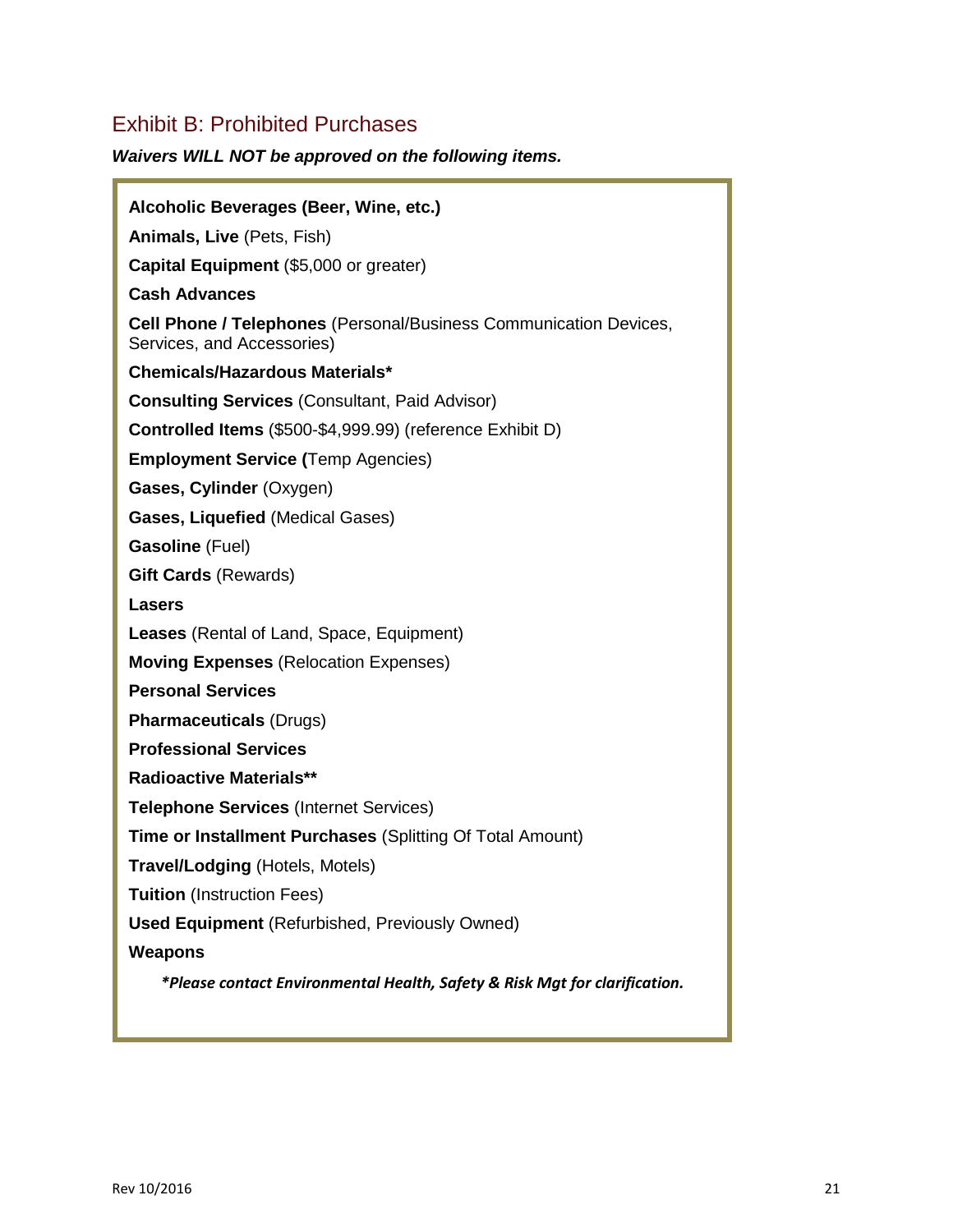# Exhibit C: Disallowed Vendors/Prohibited Merchant Category Codes

## **What is a "Merchant Category Code"?**

The Merchant Category Code (MCC) is a four-digit code used by the Bankcard industry to classify a Merchant's primary business. The MCC describes a Merchant's product, service, or nature of business. In cases where a Merchant is engaged in more than one type of business, the MCC will reflect the Merchant's primary line of business.

While some MCCs refer to general Merchant and transaction types (e.g., motor home dealers, costume rental, garden supply stores), others identify specific Merchants (i.e., certain travel and entertainment Merchants). Major Travel and Entertainment (T and E) Merchants have been designated unique Merchant-specific MCCs (e.g., 3640 = Hyatt Hotels).

The following is a list of the MCC codes that are disallowed. If a purchase is made with a disallowed Vendor, the transaction will be rejected at the point of sale.

**3000 - 3299**  All Airlines (Delta, United Airlines, etc.)

**3351 – 3440**  All Rental Agencies (Vehicle rentals, Box trucks, etc.)

**3501 – 3744** All Hotels and Motels

**4121**  Taxicabs and Limousines (Cabs, Transportation)

**4131** Bus Lines (Transportation)

**4411** Cruise Lines (Boat Rentals)

**4722** Travel Agencies and Tour Operations (Travel Arrangements)

**5541 – 5542** Fuel Service Stations (Gas Stations)

**5812**  Bars, Cocktail Lounges (Alcohol Sales) **5921** Package Stores, Beer, Wine, Liquor (Liquor Store)

**6010 – 6300**  Financial Institutional (Banks, Credit Unions)

**7011**  Lodging Hotels, Motels, Resorts (Overnight Stays)

**7012**  Timeshares (Housing Rentals)

**7261**  Funeral Services and Crematories

**7273**  Dating and Escort Services

**7276**  Tax Preparation Service (Tax Returns)

**7297**  Massage Parlors (Spas)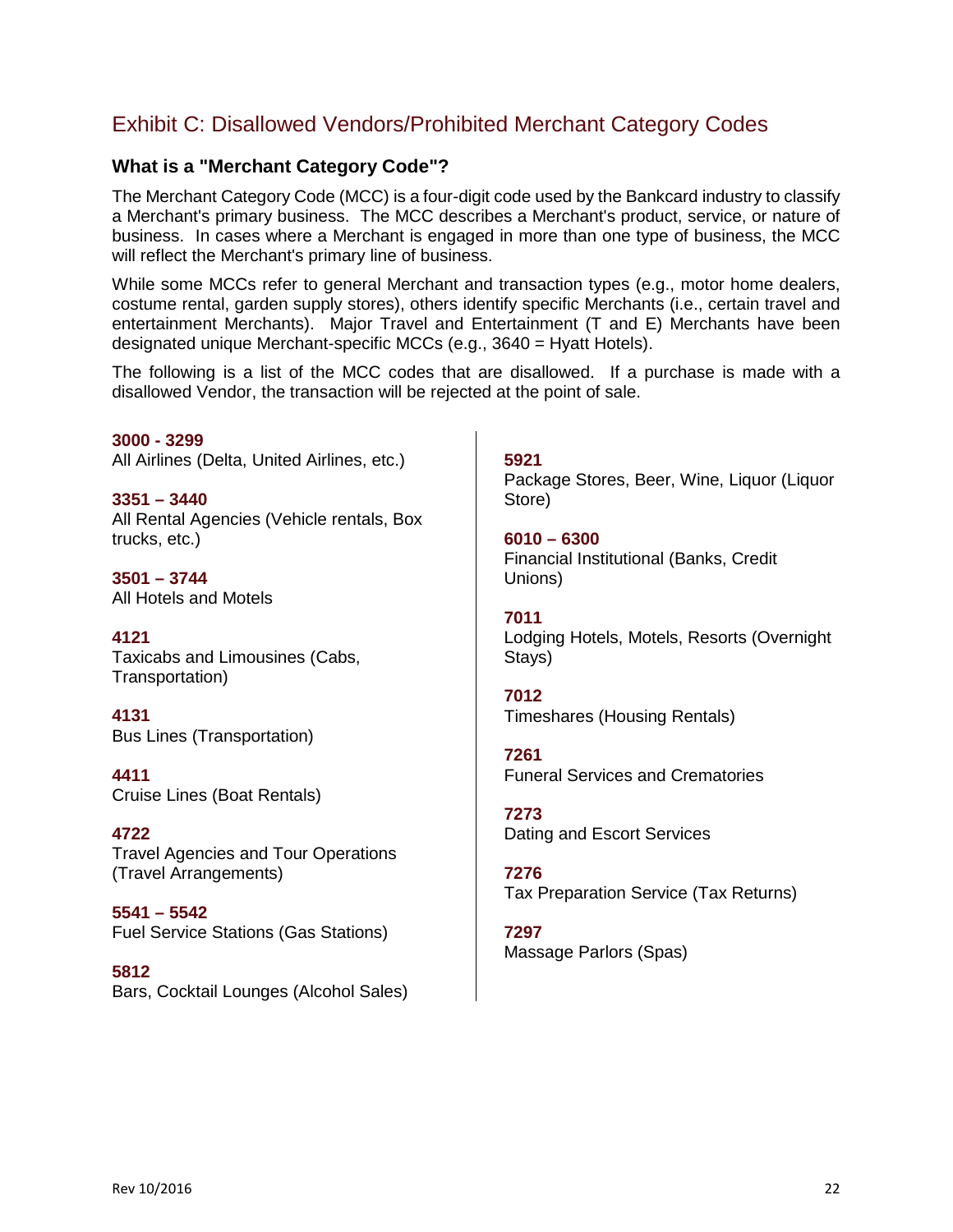# Exhibit D: Controlled Property (but not capitalized)

**Controlled (\$500 - \$4,999.99)**

*Waivers WILL NOT be approved on the following items.*

| <b>Camcorder</b>                   |
|------------------------------------|
| <b>Cameras</b>                     |
| <b>Laserdisc Player</b>            |
| <b>Stereo Systems</b>              |
| <b>Desktop Computers</b>           |
| <b>Laptop Computers</b>            |
| Projectors (Video projector)       |
| <b>Television</b>                  |
| <b>Video Tape Recorders</b>        |
| <b>IPads, Tablets</b>              |
| <b>Smart Phones</b>                |
| Hand Guns [controlled at any cost] |
| <b>Rifles</b>                      |

*NOTE: Printers over \$500 are no longer a controlled item. However, it is still a requirement to go through ITAC to purchase.*